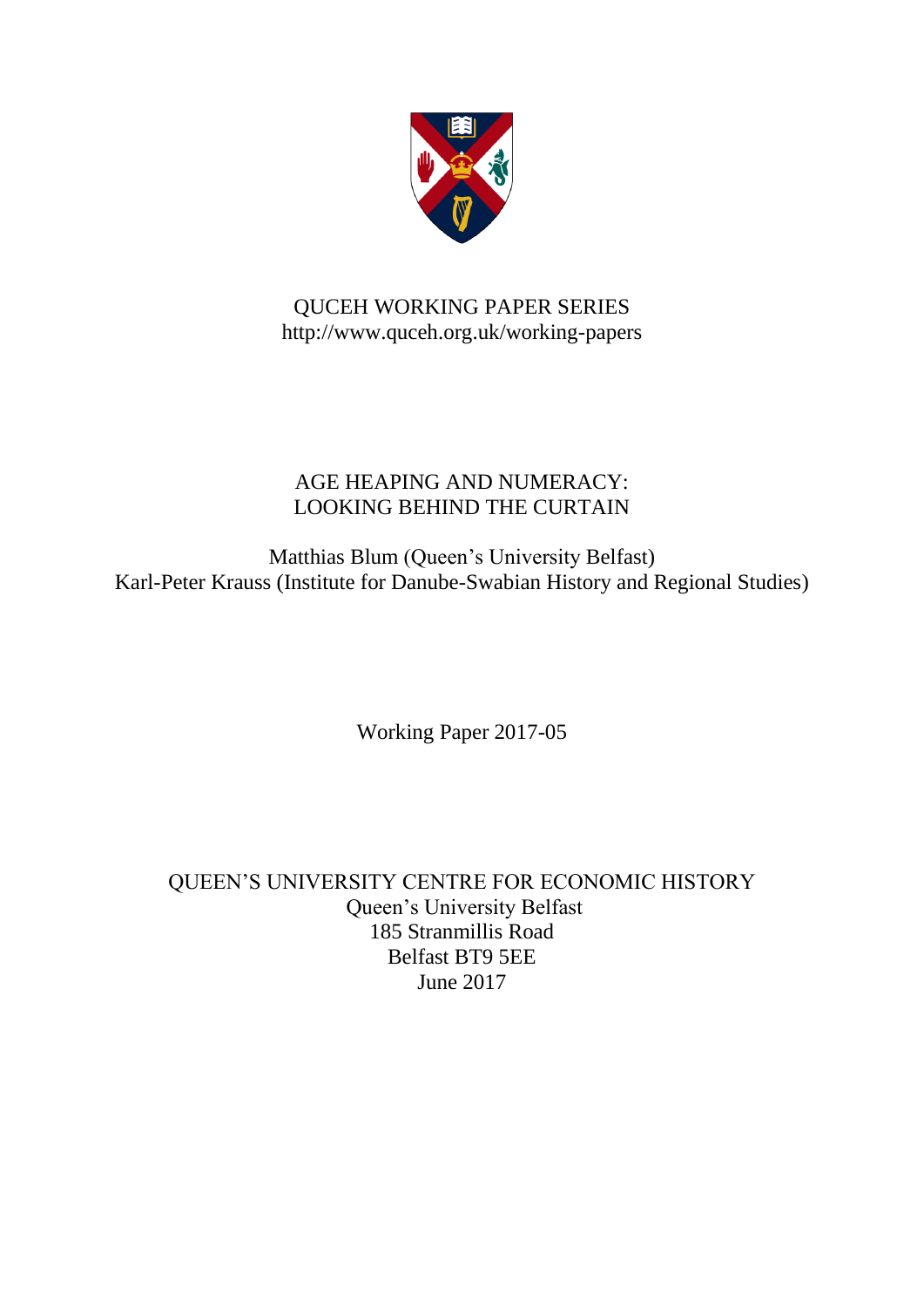# **Age heaping and numeracy: looking behind the curtain**

Matthias  $Blum<sup>1</sup>$  and Karl-Peter Krauss<sup>2</sup>

#### **Abstract**

Age heaping-based numeracy indicators have served as valuable tools to derive basic human capital estimates, especially for periods where other indicators are unavailable. However, the accuracy of *individual* age statements usually remains unknown, and due to the lack of precise information it can only assumed that excessive occurrence of multiples of five in age distributions reflects inferior numerical skills. We address this lacuna by identifying 162 individuals in two independent data sources, self-reported age statements and independently kept records which are based on family heritage books and church registers. This method allows us to identify individual misreporting and the *degree* of accuracy of each individual. We find that not everyone who reports a multiple of five reports an incorrect age, nor everyone who reports an age that is *not* a multiple of five reports an accurate age. In an empirical analysis we show that the commonly used binary numeracy indicator is correlated with the observed degree of accuracy in age statements, and that a more sophisticated occupational background reduces this inaccuracy. Our tentative results suggest that the commonly used binary indicator measuring age heaping is a valuable proxy of the numerical skills and occupational background in a population.

**Keywords:** Numeracy; ABCC; age heaping; human capital; inequality; economic history; skills; methodology; migration.

**JEL codes:** N01, N33, C43, O15.

**.** 

Acknowledgements: We are indebted to Zoltán Csapo who provided a database containing these information. The authors thank the participants of the Budapest WEast workshop, Sara Horrell, Valeria Prayon and two anonymous reviewers for helpful comments and suggestions on earlier drafts of this article.

<sup>&</sup>lt;sup>1</sup> Corresponding author: Address: Queen's Management School, Queen's University Belfast, 185 Stranmillis Road, Belfast BT9 5EE, United Kingdom. Email: matthias.blum@qub.ac.uk; Phone: +44 (2)289097 4428.

<sup>&</sup>lt;sup>2</sup> Institut für donauschwäbische Geschichte und Landeskunde (Institute for Danube Swabian History and Regional Studies), Tübingen, Germany.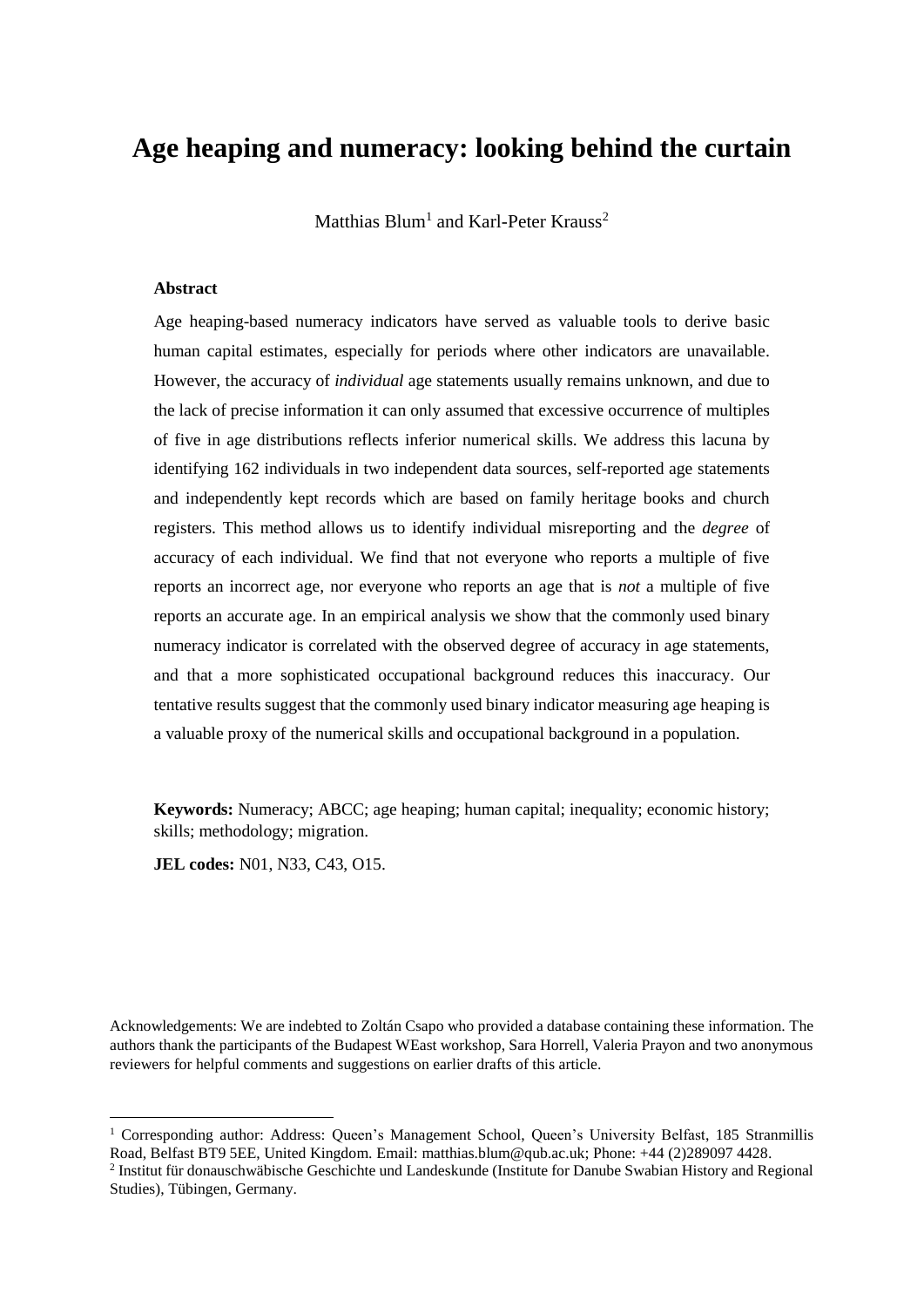#### **Introduction**

The excessive occurrence of rounded age statements, known as 'age heaping' (AH), has been observed in low skilled populations. Individuals in poorly-educated societies who do not know their ages or do not value this piece of information as relevant are likely to report an age ending in a multiple of five instead of reporting their accurate age. <sup>3</sup> Meanwhile, economic historians and development economists have started to use this phenomenon to derive estimates of basic numeracy of a population.

However, critics of this methodology argue that this metric should be treated with caution; for example, it has been argued that 'no one has as yet demonstrated for any society in the past that an *individual* with a lack of age awareness has a low degree of ability in quantitative reasoning'.<sup>4</sup> This lack of confidence and trust in this concept may originate in the estimating procedure since individual age statements remain unknown when conventional numeracy indicators are computed. Due to the lack of precise individual information it can only be assumed that excessive occurrence of ages ending in "5" or "0" reflects imprecision in age statements due to the absence of basic numeracy.<sup>5</sup> Without knowledge about an individual's true age, it is impossible to identify individual misreporting, regardless whether a multiple of five is reported or not. Moreover, even if inaccurate individual age statements could be unambiguously identified, a binary variable would not allow an assessment of the *degree* of imprecision since all misreported ages are treated as 'inaccurate'.

The findings of this study suggest that age heaping also correlates with precision in individual age statements. Our strategy is based on the use of two independently compiled datasets containing German-speaking migrants travelling via Vienna to the Kingdom of

<sup>3</sup> Bachi, *Tendency*; Myers, *Accuracy*; Myers, *reverse heaping*; Mokyr, *Ireland*.

<sup>4</sup> Davids, *Religion*, p. 62.

<sup>5</sup> Crayen and Baten, *Global trends*.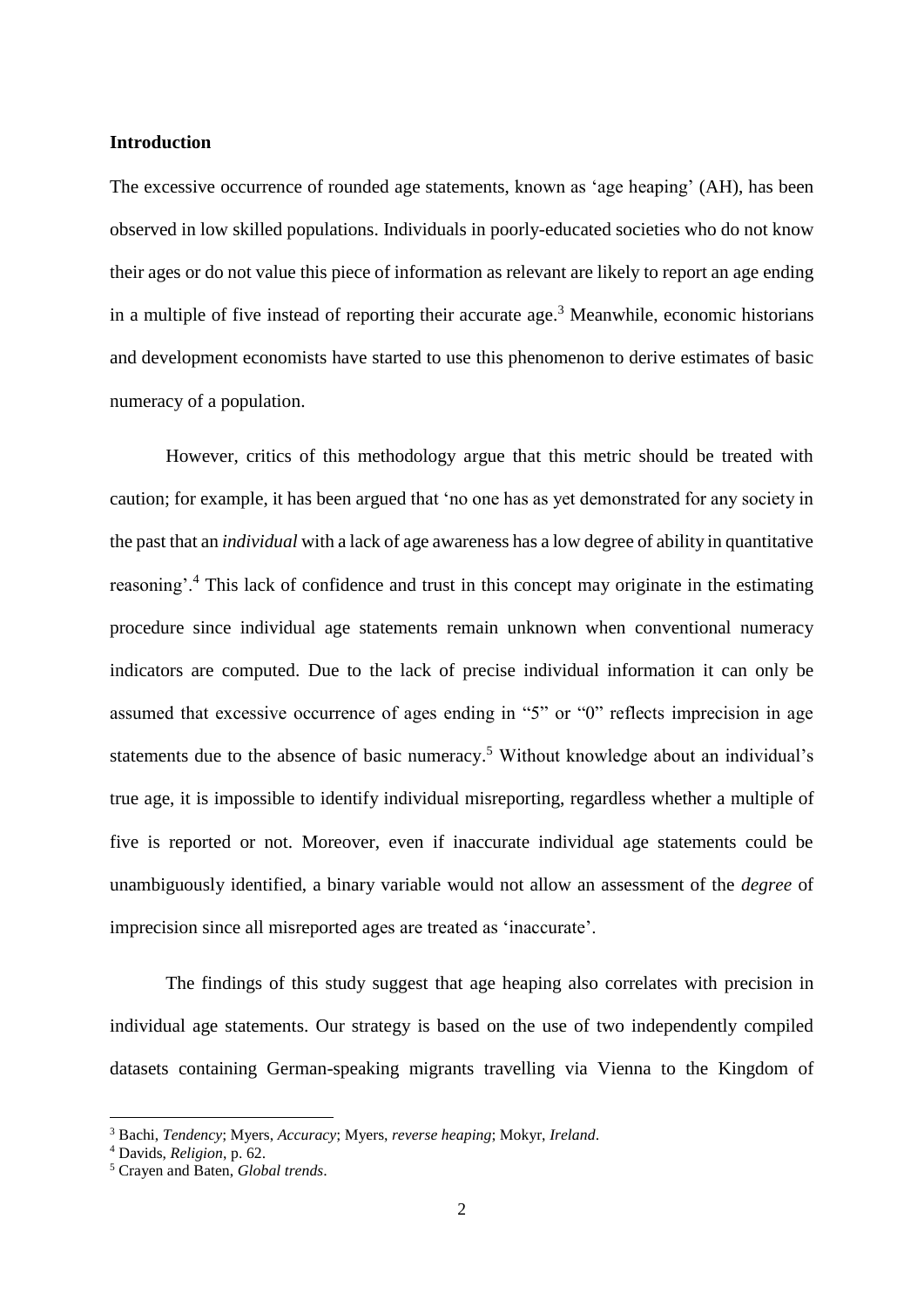Hungary during the late eighteenth century; both datasets provide information about individual ages and allow us to cross-check their accuracy. We know the self-reported ages of these migrants from Habsburg migration lists and know their true age using family heritage books which relate to villages these migrants eventually settled in. Comparing these two independent data sources allows us to identify incorrect age statements and the degree of inaccuracy for each individual in our sample. In an empirical analysis we show that the commonly used binary numeracy indicator is correlated with the observed degree of accuracy in age statements, and that a more sophisticated occupational background is correlated with inaccuracy in age statements. There is, therefore, reason to believe that the commonly used binary AH indicator is a valuable proxy of basic numerical skills and occupational background in a population.

However, these findings must be considered tentative since the methodology used here makes the compilation of a large dataset difficult and this sample of 162 individuals is probably not fully representative. Yet, these findings, if applicable to other historical settings, support the use of AH and reinforce the findings of existing AH studies. For example, AH techniques have helped to assess periods and historical settings for which other metric are not available, such as sixteenth century Netherlands and England;<sup>6</sup> seventeenth century Cape Colony and Eastern Europe;<sup>7</sup> eighteenth to twentieth century Portugal;<sup>8</sup> nineteenth century Brazil, Ireland and Georgia;<sup>9</sup> Inca Indios' age heaping before the Spanish conquest;<sup>10</sup> the Roman province of Pannonia in the first century BCE.<sup>11</sup> Other studies assess human capital selectivity of migrants

<sup>6</sup> de Moor and van Zanden, *Every Woman Counts*; de Moor and Zuijderduijn, *Art of Counting*; Földvári et al., *How did women count?*.

<sup>7</sup> Baten and Fourie, *Numeracy of Africans*; Baten, Szoltysek and Campestrini, *Girl Power*.

<sup>8</sup> Stolz et al. 2013a, *Portuguese living standards*.

<sup>9</sup> Stolz et al. 2013b, *Growth effects*; Blum et al., *uncertain age*; Baten and Sirbiladze, *Elitegruppe*.

<sup>10</sup> Juif and Baten, *Inca Indios*.

<sup>11</sup> Baten and Priwitzer, *Numeracy in Pannonia*.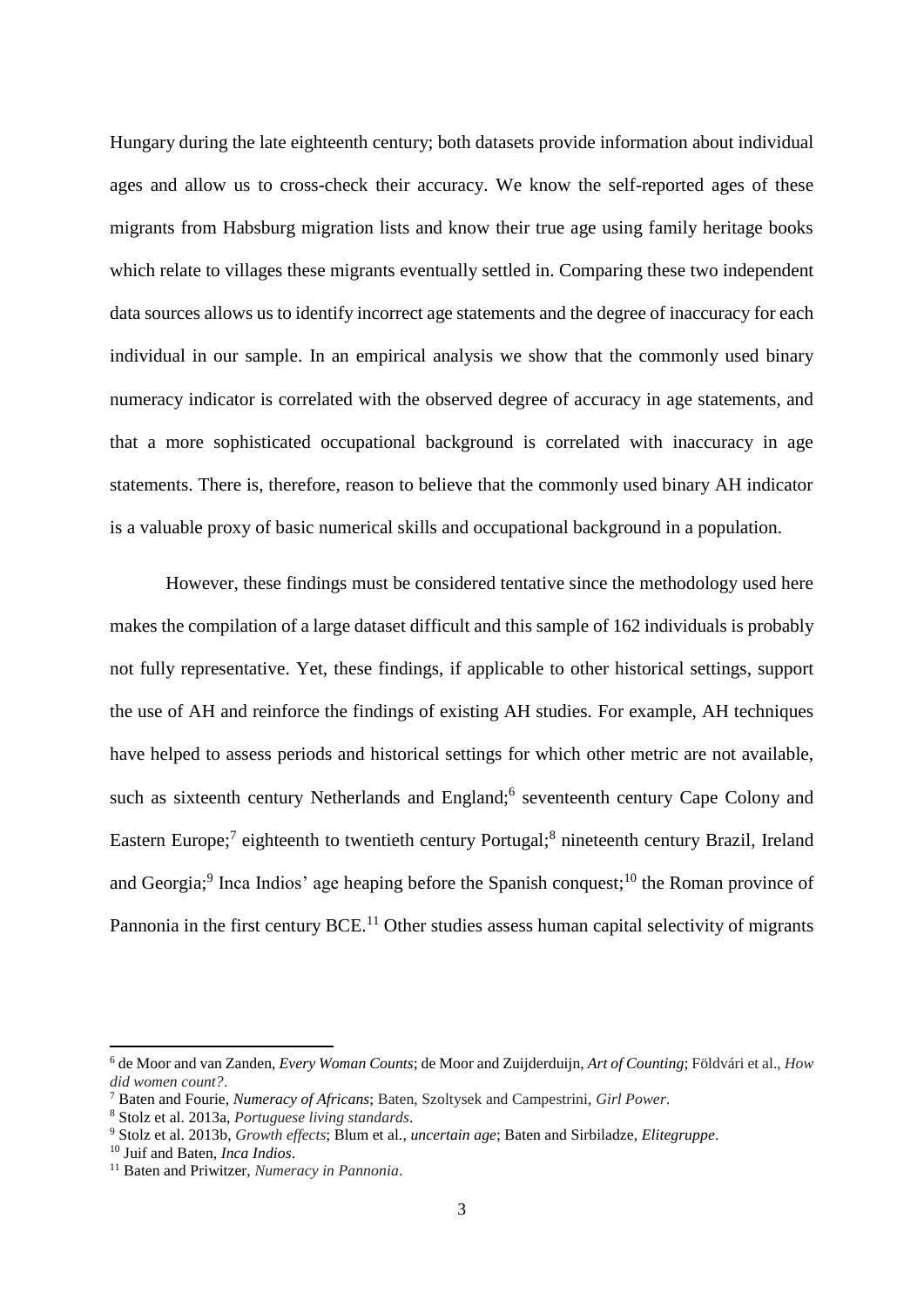during the era of mass migration;<sup>12</sup> the effect of land inequality on numeracy in the long-run;<sup>13</sup> and numeracy in Europe in a comprehensive fashion between the 1790s and the 1880s.<sup>14</sup>

#### **Methodological background**

Formula 1 shows how to calculate the Whipple Index (WI) of a population:

(1) 
$$
WI = \left(\frac{n_{25} + n_{30} + ... + n_{65} + n_{70}}{1/5 \times (n_{23} + n_{24} + n_{25} + ... + n_{72})}\right) \times 100 \text{ if } WI \ge 100; \text{ else } WI = 100.
$$

A WI value of 500 suggests that all reported ages end in a multiple of five, while a WI value of 100 constitutes the lowest score possible, indicating no heaping and therefore high numeric abilities.<sup>15</sup> Since the WI scale contradicts intuition  $-$  high values are interpreted as low numeracy – a simple transformation resulting in a numeracy indicator that ranges between  $0$ and 100 has been suggested (formula 2).<sup>16</sup> This transformed index is known as the ABCC index, which can be interpreted as the estimated share of people in a population which are able to accurately report their age.

(2) ABCC=
$$
\left(1 - \frac{(WI - 100)}{400}\right) \times 100
$$
 if WI  $\ge 100$ ; else ABCC = 100.

 $\overline{a}$ 

<sup>12</sup> Stolz and Baten, *Brain drain*.

<sup>13</sup> Baten and Juif, *landowners and math skills*.

<sup>14</sup> Hippe and Baten, *Regional inequality*.

<sup>&</sup>lt;sup>15</sup> In general, all population samples are restricted to ages between 23 and 72 since among very high ages, small sample size and selective mortality are considered a potential bias. Also, among late teenagers and individuals in their early twenties age heaping on even numbers instead of 0 and 5 can has been observed (A'Hearn, Baten and Crayen 2009, Crayen and Baten 2010).

<sup>16</sup> A'Hearn et al., *Quantifying*.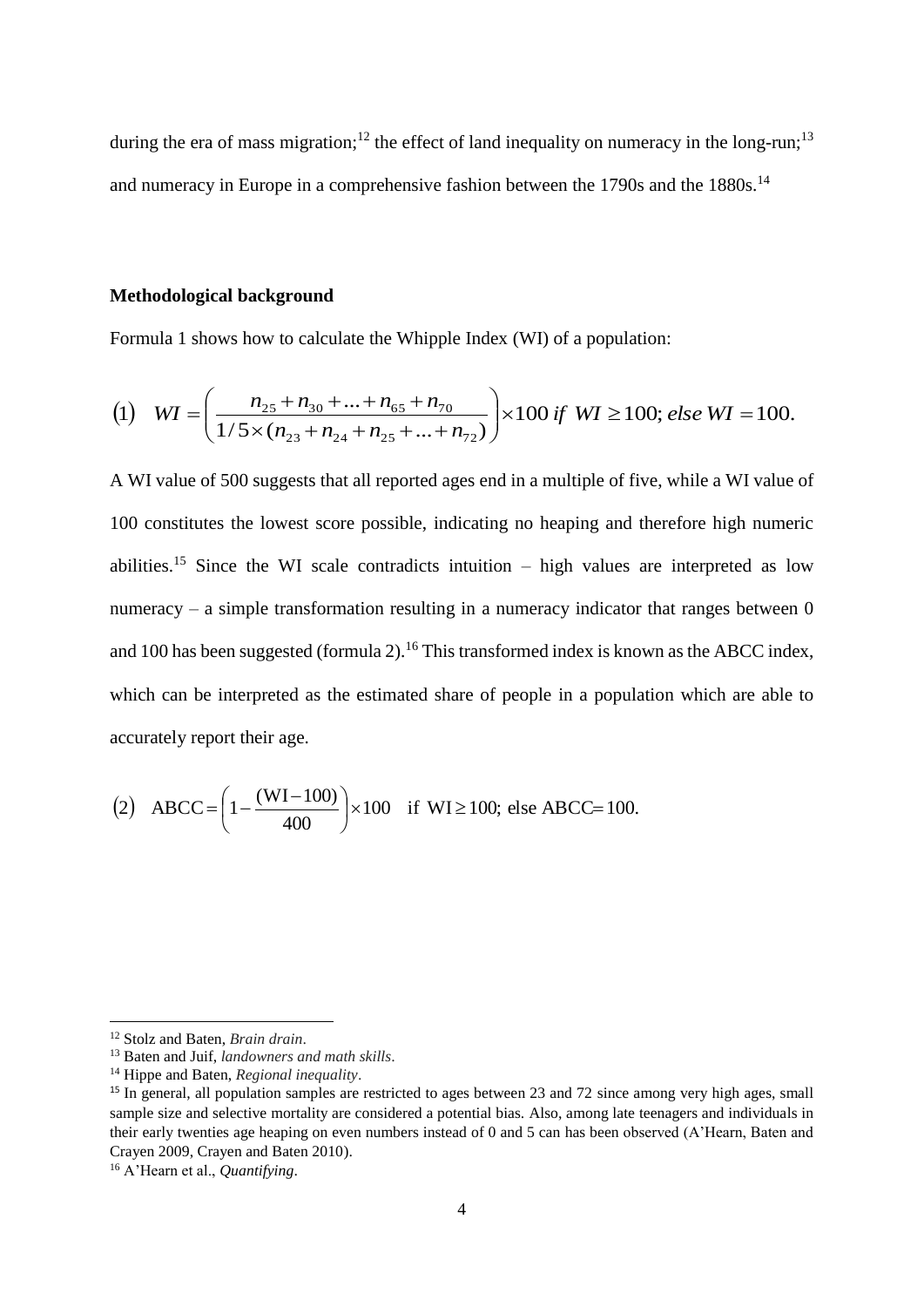#### **Historical background and data sources**

During the eighteenth century, Prussia, the Habsburg Empire and the Russian Empire undertook immigration and settlement programmes, aimed at strengthening their economic and military basis. Key drivers for this wave of emigration were wars, harvest failures and periods of famine; main 'pull' factors were recruitment campaigns by early modern states and landlords. In addition, craftsmen lamented falling prices for their services, and increasing food and land prices put significant economic pressure on indigent peasants.<sup>17</sup> The Kingdom of Hungary encouraged migration to repopulate regions that were severely affected by a series of wars between the Habsburg Empire and the Ottoman Empire during the seventeenth and early eighteenth centuries; also during the Kuruzzen wars (1703-11) large territories were devastated. Ethnic Germans originated mainly from southern and western territorial states of the Holy Roman Empire; predominantly German-speaking settlers also came from the French provinces of Alsace and Lorraine (a part of France since 1766).

This article considers the Josephinian colonisation, 1784 to 1786, which brought the influx of more than 7,000 mostly ethnic German families, totaling approximately 35,000 migrants in the historical regions of Banat and Bácska (Serbian: Bačka) in the modern states of Hungary, Romania and Serbia.<sup>18</sup> To encourage immigration, settlers received during this time considerable subsidies, such as: travel money; food supplies; agricultural land; livestock; equipment; and settlers were exempted from tax duties for ten years. This generous system of government subsidisation allowed less well-off families who had not been able to afford travelling to migrate; only a total lack of means constituted a financial barrier to migration.<sup>19</sup> Most of these migrants travelled from their places of origin via the Danube ports of Ulm,

<sup>17</sup> Fata, *Migration*, p. 211-212; Krauss, *Rahmenbedingungen*, p. 43-53.

<sup>18</sup> Fata, *Migration*, p. 258-260. Feldtänzer, *Ansiedlung*, p. 39 counted more than 9,000 families.

<sup>19</sup> Seewann *et al., Ansiedlung.*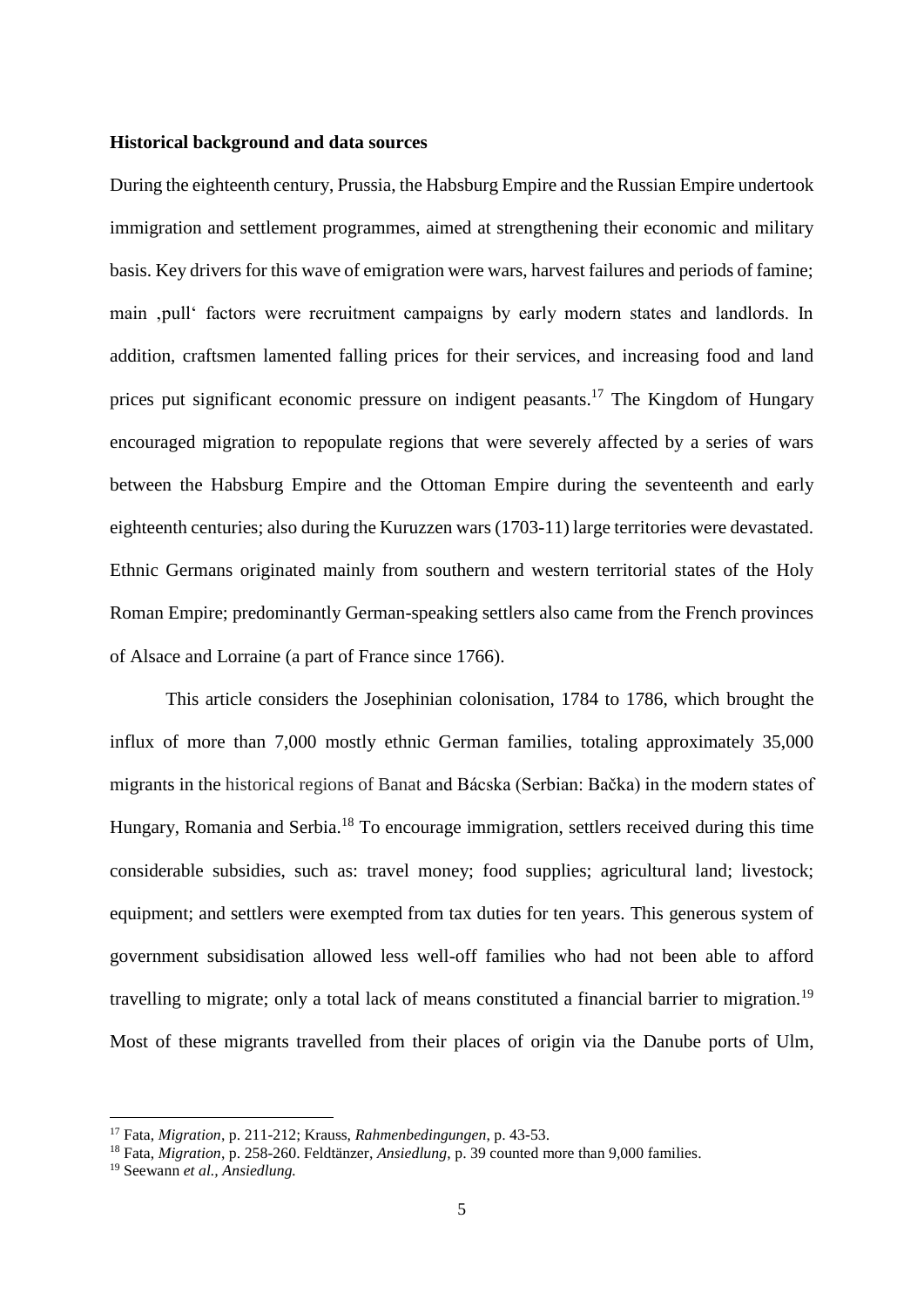Günzburg and Regensburg in Germany, via Vienna and Budapest before they were directed to target regions in the Kingdom of Hungary. We are able to trace a sample of these migrants from their places of origin until their arrival and registration in Vienna.

One of the most important sources of information about the migrants is a dataset comprising the list of immigrant families and reports of the Hungarian Court Chancellery (*Hofkanzlei*), the highest representative of the Kingdom of Hungary in Vienna.<sup>20</sup> On the 14th of August 1783, Habsburg administrators were instructed to accept settlers from the Holy Roman Empire and from Lorraine. Settlers were supposed to carry documentation to qualify for travel subsidies; these information were checked by administrators of the Court Chancery. This procedure aimed at identifying family heads' occupations, places of origin, age, religion and assets.<sup>21</sup> In reality, however, administrators had to deal with a patchwork of documents rather than consistently designed passports. Moreover, the fact that administrators were encouraged to allow migrants to quickly continue their journey to limit travel costs as well as the sheer number of new arrivals – on the 13th of March 1784 the records list 70 newly arrived families – made a reliable verification of the household heads' statements virtually impossible. Instead, lists of the Court Chancellery, documenting individual information of this ongoing stream of settlers travelling through Vienna, are in all likelihood self-reported and unverified.<sup>22</sup>

The data used here cover approximately two and a half years of immigration, between the 18th of April 1784 and the 27th of October 1786, but a gap in the data exists for the ninemonth period between November 1784 and July 1785. In total, approximately 4,800 individual records of migrants travelling through Vienna are available. We used family heritage books of

<sup>&</sup>lt;sup>20</sup> Original Source: Magyar Nemzeti Levéltár-Országos Levéltár [Hungarian National Archive-Ungarisches Landesarchiv] (MNL-OL), Kancelláriai Levéltár Archive of the Hungarian Court Chancery], Magyar Királyi Kancellária [Archive of the Royal Hungarian Court Chancery], Acta generalia A 39.

<sup>21</sup> Feldtänzer, O., Joseph II., p. 51.

<sup>&</sup>lt;sup>22</sup> Data source: Österreichisches Staatsarchiv, Finanz- und Hofkammerarchiv, Wien (FHKA), Neue Hofkammer, Galizische Domänen Akten, Ansiedlungsgeschäft, 151, 1783.08-1783.12.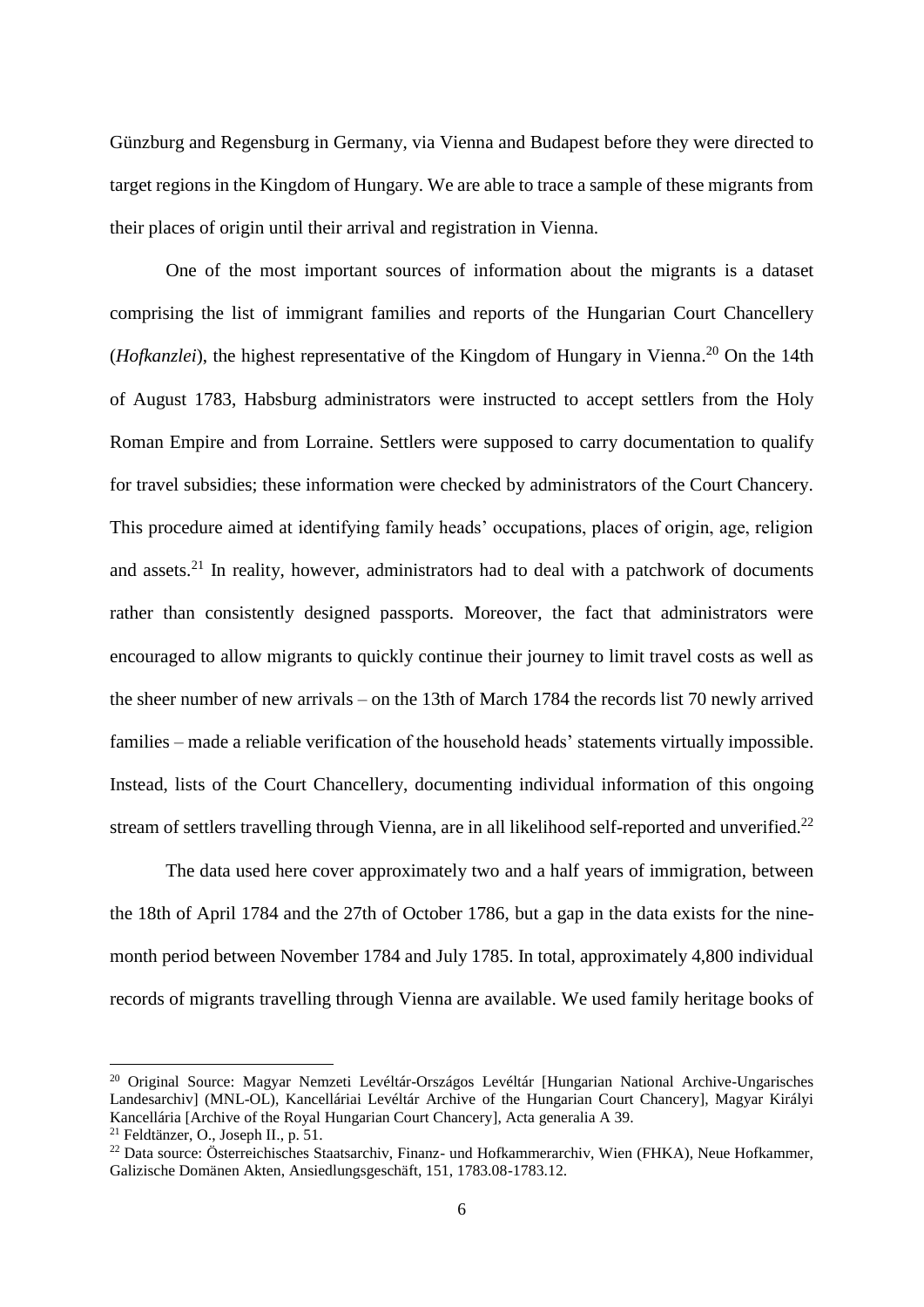individual villages and towns in the Banat and Bácska regions as a reliable, independent source of information to cross-check and verify 162 of these self-reported age statements. These family heritage books have been compiled by genealogists who used local archival materials in modern-day Hungary and Serbia as well as church registers in settlers' home towns in modernday Germany. The final dataset we use to verify age statements is limited due to the small intersecting set of observations that can be found both sources including all relevant information. These data pertain to the Catholic villages of Srpski Miletić / Milititsch, $^{23}$  and Kruščić / Weprowatz<sup>24</sup> as well as the Protestant villages of Liebling,  $25$  Vrbas / Neu-Werbaß<sup>26</sup> and Crvenka / Tscherwenka.<sup>27</sup> We used the information about an individual's full name and place of origin to link both datasets. In addition, we use information on an individual's denomination as this piece of information was reported in Vienna, and we can independently infer an individual's denomination by identifying his final destination in the Kingdom of Hungary. Family heritage books often provide an individual's date of birth, which was researched by genealogists using church registers in migrants' places of origin in Germany. This piece of information in combination with the date of arrival in Vienna allows us to crosscheck self-reported ages. Finally, we used emigrant registers for German source regions to identify information on the migrants' occupations.<sup>28</sup>

<sup>23</sup> Schuy, *Ortssippenbuch Miletitsch*.

<sup>24</sup> Scherer, *Familienbuch Weprowatz*.

<sup>25</sup> Möhler, *Ortssippenbuch Liebling*.

<sup>26</sup> Hein, *Neuwerbaß in der Batschka*.

<sup>27</sup> Hefner, *Tscherwenka*. The most detailed information are available for the predominantly Protestant village of Crvenka / Tscherwenka. The Protestant domination among the 162 individuals in this database are a result of the wealth of information on places and dates of birth for this particular source.

<sup>28</sup> Hacker, *Hohenzollern*; Hacker, *Upper Neckar*. The use of this additional source was necessary since family heritage books usually do not provide occupational information; self-reported occupations in Vienna were in all likelihood biased since most settlers reported a combination of occupations, often combining 'farmer' with what was allegedly their true occupation, or an occupation they expected to bring about favourable treatment by Habsburg administrators, such as a generously allocated piece of land. Administrators in target regions in the Kingdom of Hungary complained that some settlers obviously were obviously unqualified farmers, despite having reported to be farmers. There is a consensus that many settlers made false statements regarding their occupations to obtain a piece of land. Hacker, in contrast, reports these migrants' occupations as they were noted in settlers' home regions emigration lists, a source we consider reliable.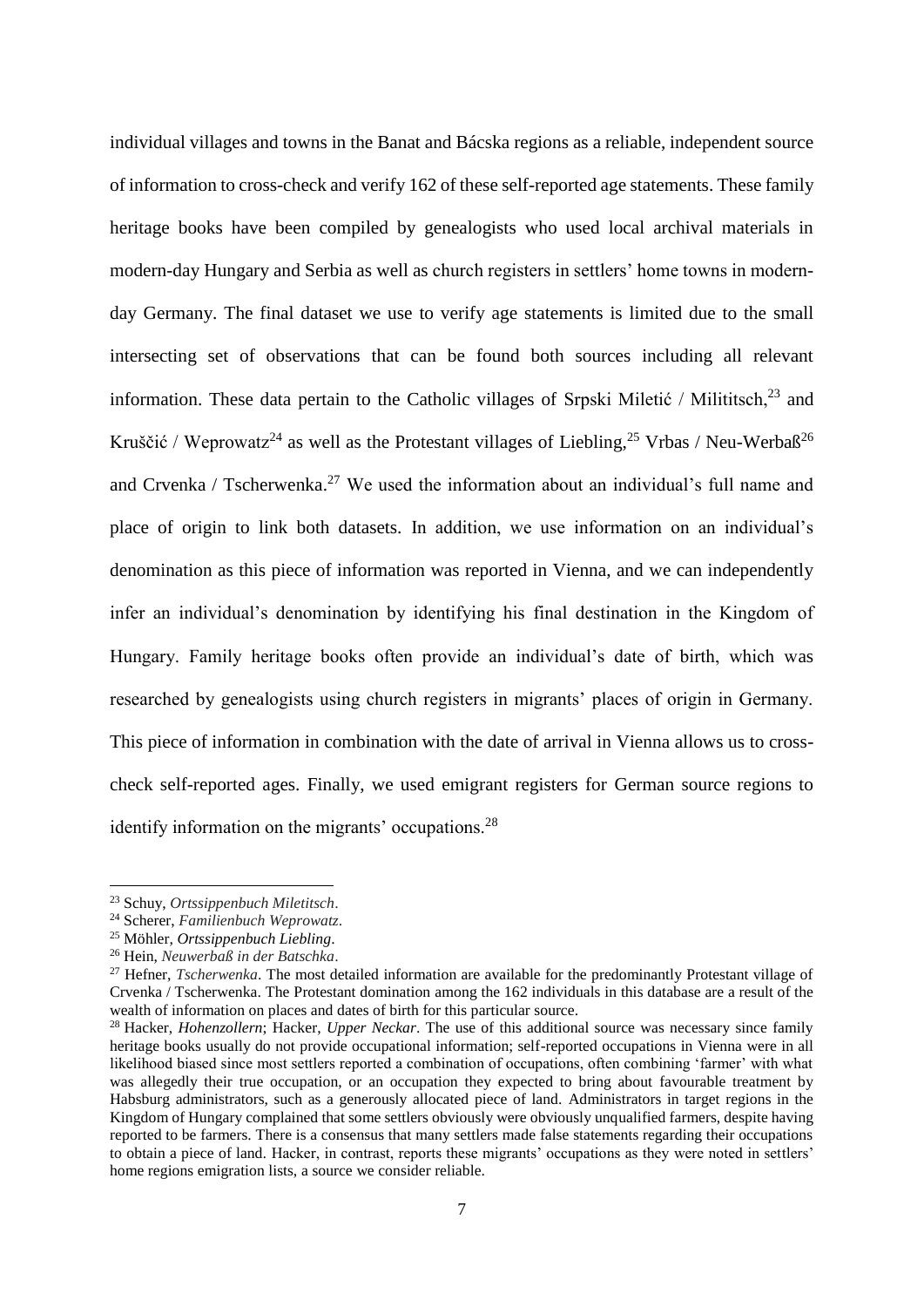The sample used here is potentially selected due to the self-selection of migrants and the data sources available in the matching process (a distribution of self-reported ages is shown in figure 1). The self-selection of migrants seems to be modest, or even absent (see figure 2). The matching process, however, may have introduced bias; we used family heritage books of villages that were founded during the Josephinian settlement period to verify self-reported statements. The population in these newly founded villages were probably not representative of the entire German-speaking migrant population in the Kingdom of Hungary as these newly founded locations were populated by disproportionately large agriculturalist population, i.e. we are more likely to observe farmers and their labourers in this matched sample. In contrast, the general migrant population also contained white collar and professional occupations which are underrepresented in predominantly rural locations. Similarly, we had to rely on a given set of family heritage books, with the sources for formerly Protestant villages being the richest sources. Conversely, we believe that the provision of travel subsidies such as cash payments enabled migration of less well-off classes and therefore reduced sample selection.<sup>29</sup>

 $^{29}$  A reviewer correctly noted that this list of potential selection factors is not exhaustive since we naturally can only identify observables. Statistically speaking, potential unobservable factors leading to selection bias could relate to genealogists' decision or ability to trace some villages (or individuals) and ignore others; status and prominence of villages and individuals; and continuous existence of a settlement.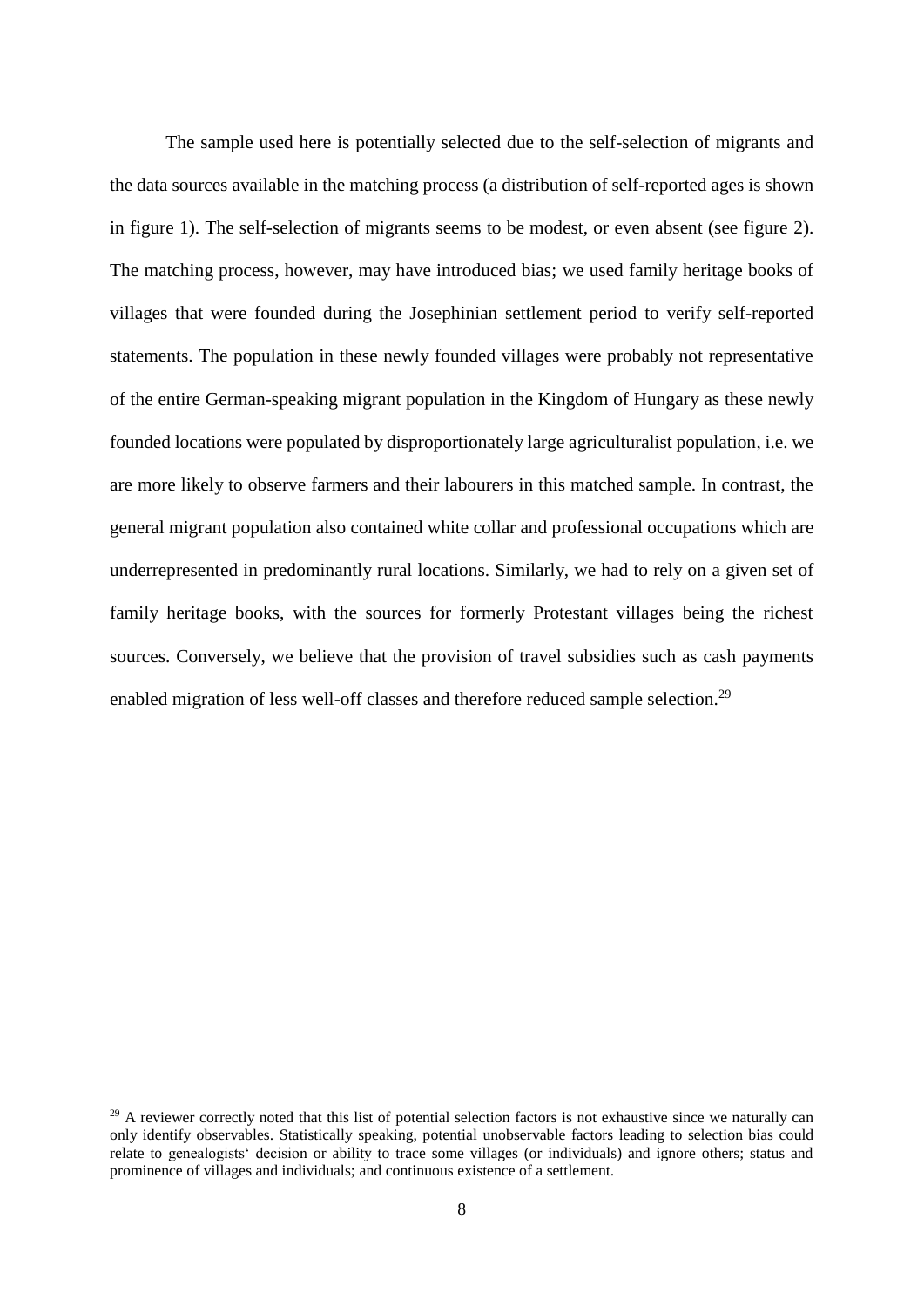

Figure 1: Age heaping among female and male migrants to the Kingdom of Hungary

Note: Both histograms shown above refer to the full migrant dataset of approximately 4,800 German-speaking settlers arriving in Vienna. Figure 1 is based on N=173 female and N=4,625 male observations. Only family heads were included. We identified 162 of these migrants in an independent data source and use these observations in the analysis outlined below.

Figure 2: ABCC values for Germany and German migrants, 1710s-1750s 100



Data sources: Germany: A'Hearn et al. (2009), Baten et al. (2008); 'Danube Swabians': see text. ABCC trends are organised by birth cohort to allow a direct comparison.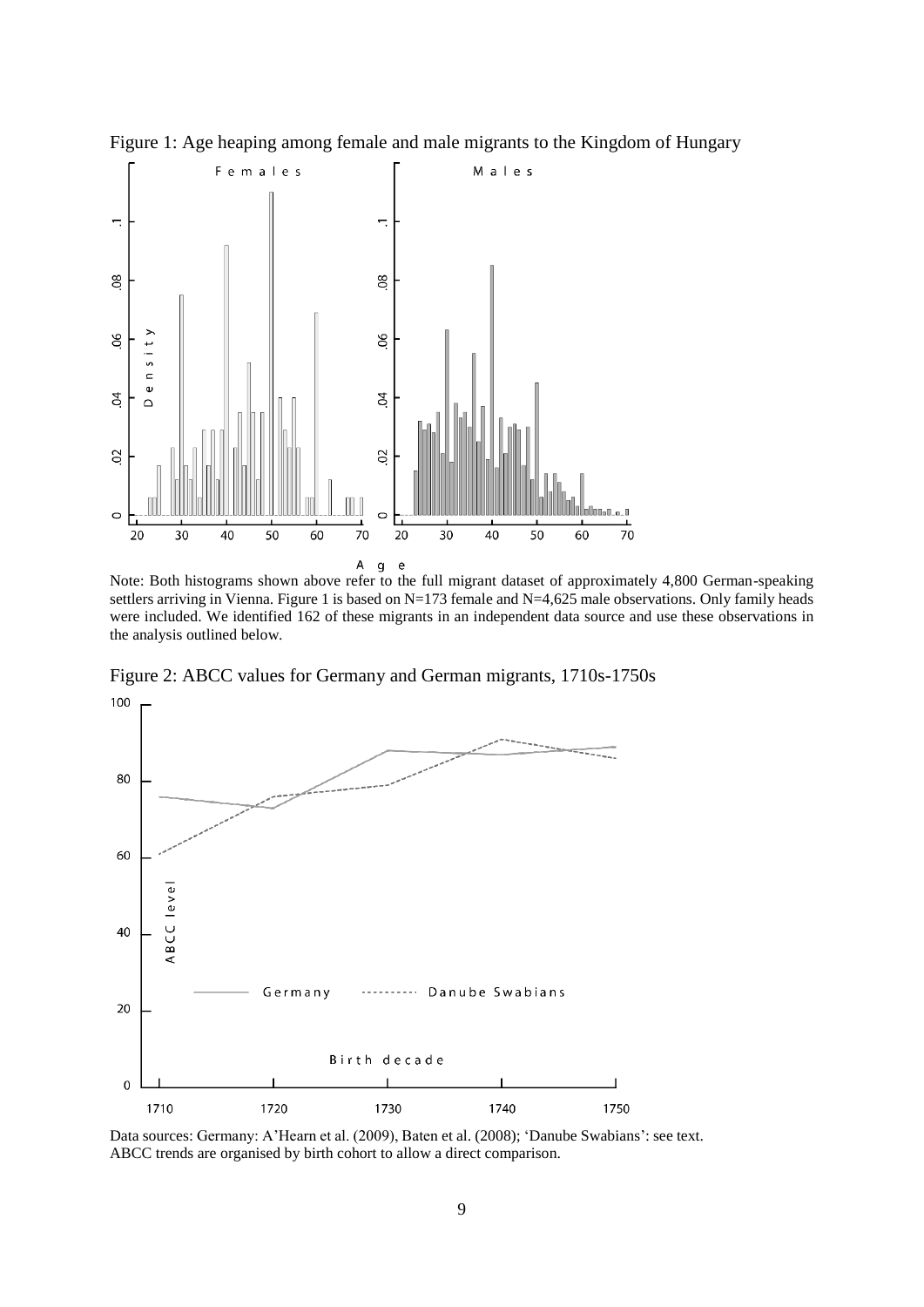Descriptive statistics presented in table 1 suggest that the average year of birth of the 162 migrants is 1745, with the majority (44 per cent) being 33 to 42 years of age at the time of migration; 27 per cent and 17 per cent are in the age cohorts of 23 to 32 and 43 to 52 years. In total, only 12 per cent of these 162 migrants are found to be older than 52 years of age. The average reported age (38.7 years) is slightly lower than the true age (39.5 years). Migrants in our sample are predominantly Protestant (85 per cent); this figure is upwardly biased due to the availability of predominantly Protestant family heritage books.<sup>30</sup> All migrants were male because only household heads reported to Habsburg authorities, applying for travel subsidies on behalf of their families. Also, for a small sub-sample of migrants  $(N=52)$  we know the occupational background. We categorise all individuals according to the Armstrong-taxonomy, using occupational titles to differentiate between professional occupations (e.g. doctor), semiprofessionals (e.g. watchmaker), skilled (e.g. weaver), semi-skilled (e.g. miner), and unskilled workers (e.g. labourers).<sup>31</sup> Each category is rank-ordered; unskilled workers are given a rank of 1 while professionals are given a rank of 5. Due to the lack of observations, we combine unskilled and semi-skilled occupations into one category and test the difference between this 'low occupation' group and their 'high occupation' counterpart group, which combines skilled, semi-professional and professional occupations. Using this categorisation, we find that 46.2 per cent of this subset of migrants is in the 'low' category, while 53.8 per cent of individuals is found to have a 'high' occupational background.

<sup>&</sup>lt;sup>30</sup> On 21st of December 1781, Joseph II. enacted a 'tolerance decree', allowing Protestants to officially settle in the Kingdom of Hungary. Despite this opportunity, the majority of settlers remained to be Roman Catholic; the large share of Protestants in this sample is the result of the detailed information provided in the Family Heritage Books of the Protestant villages of Vrbas and Crvenka, allowing us to identify a disproportionately large number of Protestant settlers.

<sup>31</sup> Armstrong, *Information about Occupation*.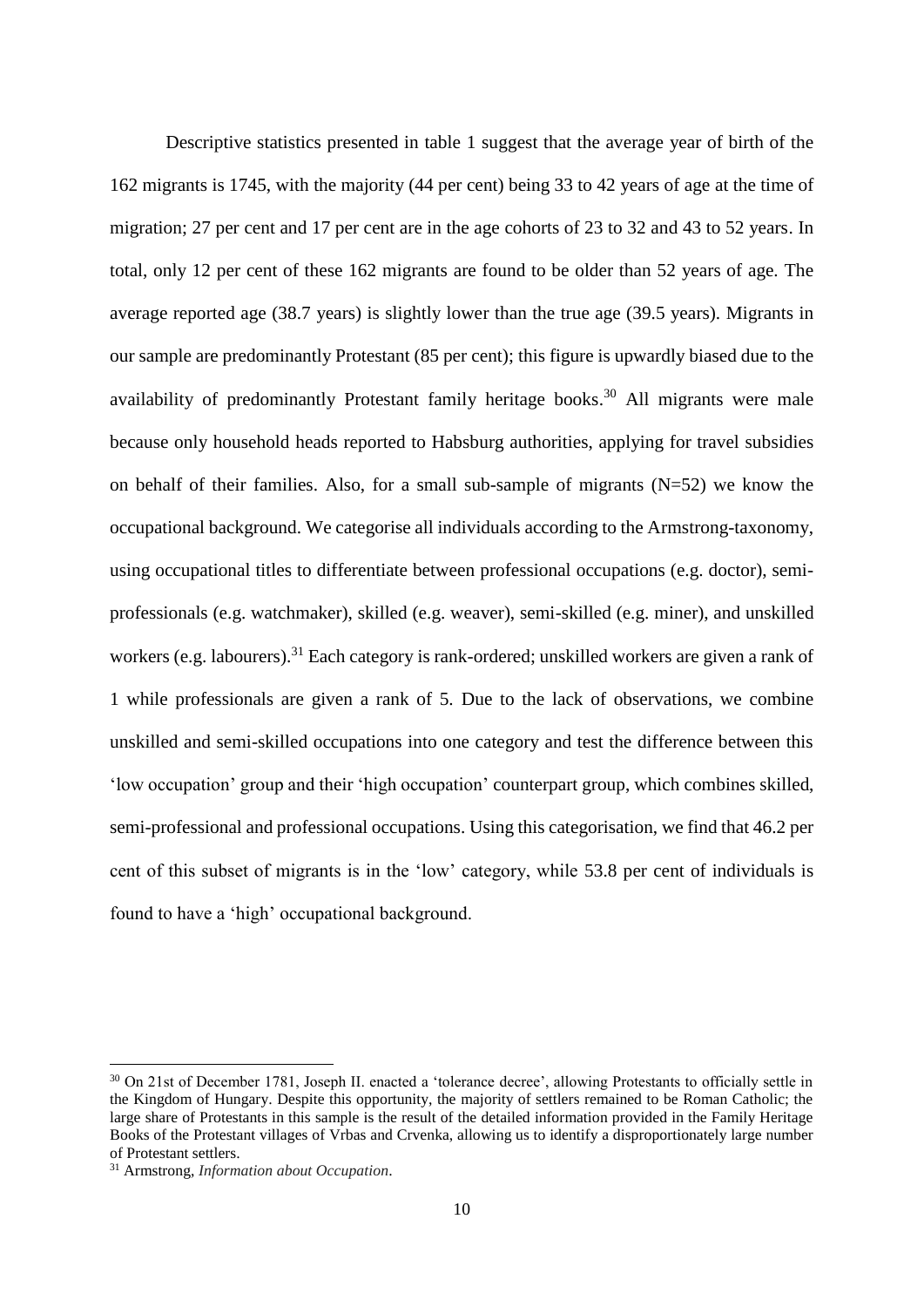|                         | Average       |
|-------------------------|---------------|
| Birth year (true)       | 1745          |
| Age in years (true)     | 39.5          |
| Age in years (reported) | 38.7          |
|                         |               |
|                         | $\frac{0}{0}$ |
| <b>Religion</b>         |               |
| Protestant              | 84.6          |
| Catholic                | 15.4          |
|                         |               |
| Age group               |               |
| 23-32                   | 26.5          |
| 33-42                   | 44.4          |
| 43-52                   | 16.7          |
| 53-62                   | 8.6           |
| 63-72                   | 3.7           |
|                         |               |
| Occupation (N=52)       |               |
| Low (Armstrong 1 to 2)  | 46.2          |
| High (Armstrong 3 to 5) | 53.8          |
|                         |               |
| $\overline{N}$          | 162           |

Table 1: Data characteristics of 162 migrants in the sample (in % unless otherwise stated)

## **Results**

We analyse the age heaping pattern of all 162 individuals in our sample to obtain basic numeracy estimates based on two independent datasets (table 2); 58 migrants (36 per cent) reported a rounded age upon arrival in Vienna, while 104 (64 per cent) of these self-reported ages do not end in a multiple of five. These age statements correspond with a Whipple index of 179 and an ABCC index of 80, suggesting that the individuals we identified in church records have a higher tendency to report a rounded age compared to the migrant population as a whole. We use ages that are accurately computed on the basis of family heritage books to obtain the true distribution of ages. This alternative assessment suggests that only 18.5 per cent of these migrants actually have an age that is a multiple of five, while for 81.5 per cent the opposite is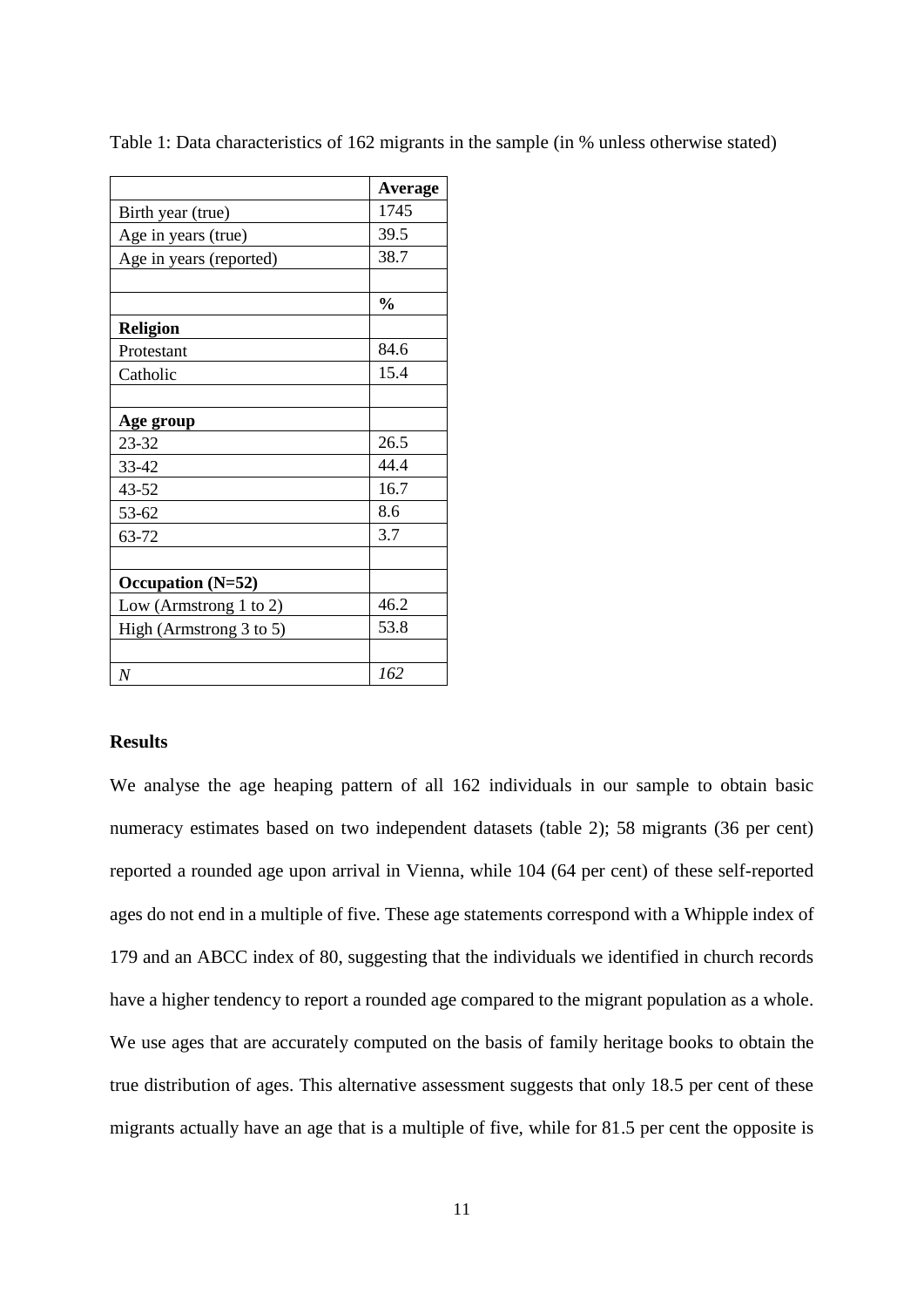true. If these age statements are used to compute numeracy indicators, both the Whipple (100.0) and ABCC indices (100.0) suggest the absence of age heaping. This is not a surprising result since these ages are not self-reported by migrants but are computed on the basis of accurate family heritage books and church records.

Table 2: Rounding and numeracy: self-reported ages vs. verified age statements

|                 | Self-reported | %    | Verified | $\%$ |
|-----------------|---------------|------|----------|------|
| Non-rounded age | 104           | 64.2 | 132      |      |
| Rounded age     | 58            | 35.8 | 30       | 18., |
| WI              | 179.0         |      | 100.0    |      |
| ABCC            | 3O Z          |      | .00.0    |      |

Note: The 'verified' WI and ABCC values were actually 92.6 and 101.9, but were changed to 100 according to formulas 1 and 2.

In a further step, we calculate the deviation between accurate and reported ages. Negative values represent individuals who are found to be younger than their self-reported age and vice versa (figure 3). Approximately 30 per cent of all individuals reported an accurate age, and approximately 25 per cent reported an age that deviates from the accurate age by only one year. The distribution generally suggests a fairly high level of accuracy, but there is also a standard deviation of 3.9 around the mean deviation. It also appears that this distribution is not distributed normally; 44 per cent and 26 per cent of migrants underestimate and overestimate the accurate age, respectively. We do not know to what degree this inaccuracy is caused by deliberate deviations from an individual's true age; for example, it is plausible that some elderly migrants systematically under-reported their age in order to signal physical strength and to have an edge in the competition for large pieces of land in the land allocation process. We address this concern by including age-specific control variables in some of the regression models below.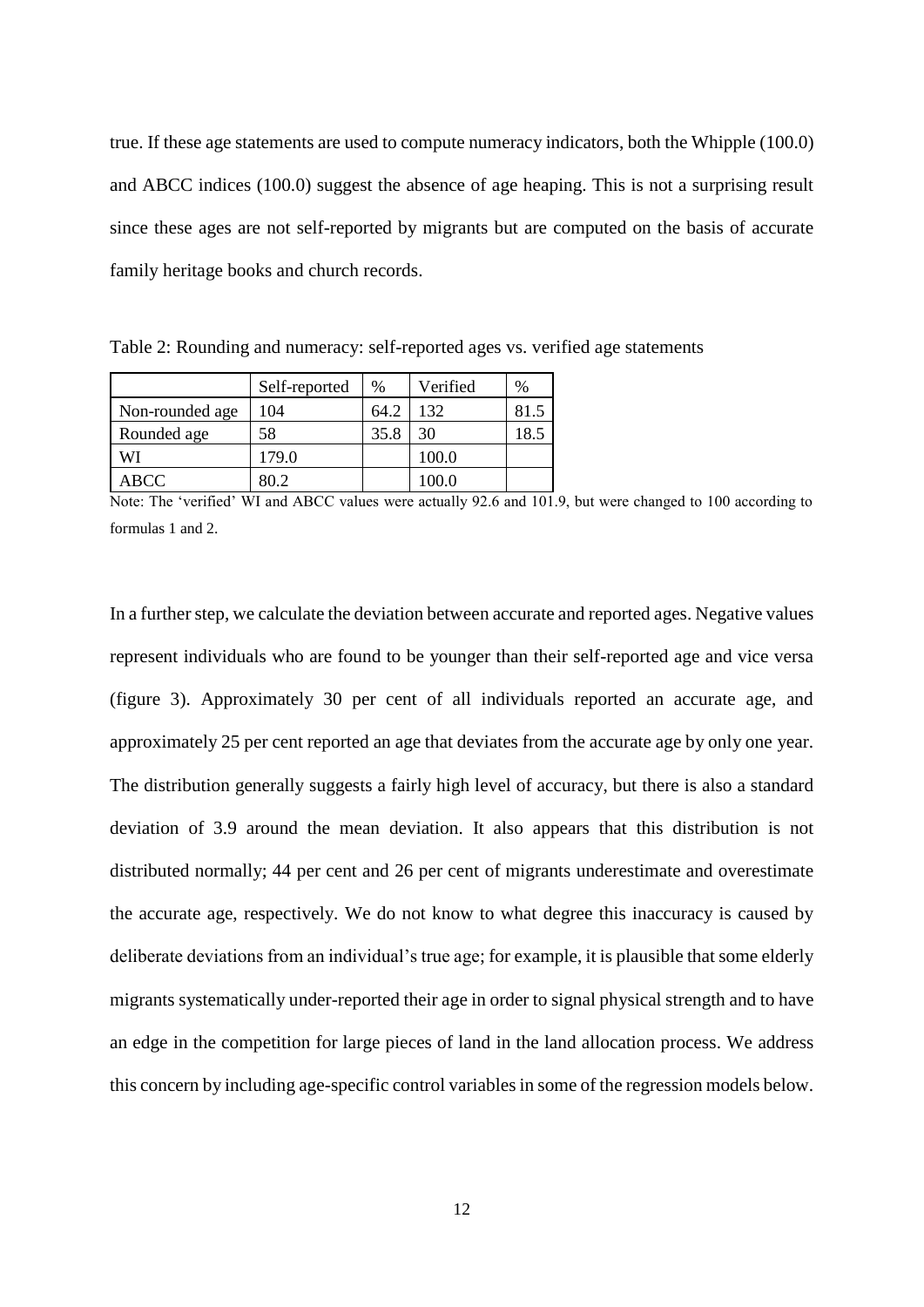

Figure 3: Deviation between self-reported age and accurate age

Note: The deviation is defined as accurate age minus reported age. A negative value therefore indicates the individual being younger (reported an older age) than the reported age and vice versa. A value of zero indicates that reported age and verified age are identical.

Finally, we investigate to what degree rounding, i.e. reporting an age that is a multiple of five, corresponds with inaccurate age statements (table 3). A simple cross table provides empirical evidence that supports this rationale: 33 out of 162 individuals (20 per cent) report an accurate age that is not a multiple of five, and 43 out of 162 individuals (27 per cent) report an incorrect age rounded to a multiple of five. Conversely, we find that 15 out of all 162 individuals (nine per cent) correctly report a multiple of five, while 71 out of 162 individuals, equaling 44 per cent of the total sample, are found to misreport their age while reporting an age that is *not* a multiple of five.

Table 3: Expected and actual relationship between accuracy and multiples of five

|                |     | Age statement is |                     |       |
|----------------|-----|------------------|---------------------|-------|
|                |     |                  | Accurate Inaccurate | Total |
| Reported a     | No  | 33               |                     | 104   |
| multiple of 5? | Yes | 15               | 43                  | 58    |
|                |     |                  | 114                 | 162   |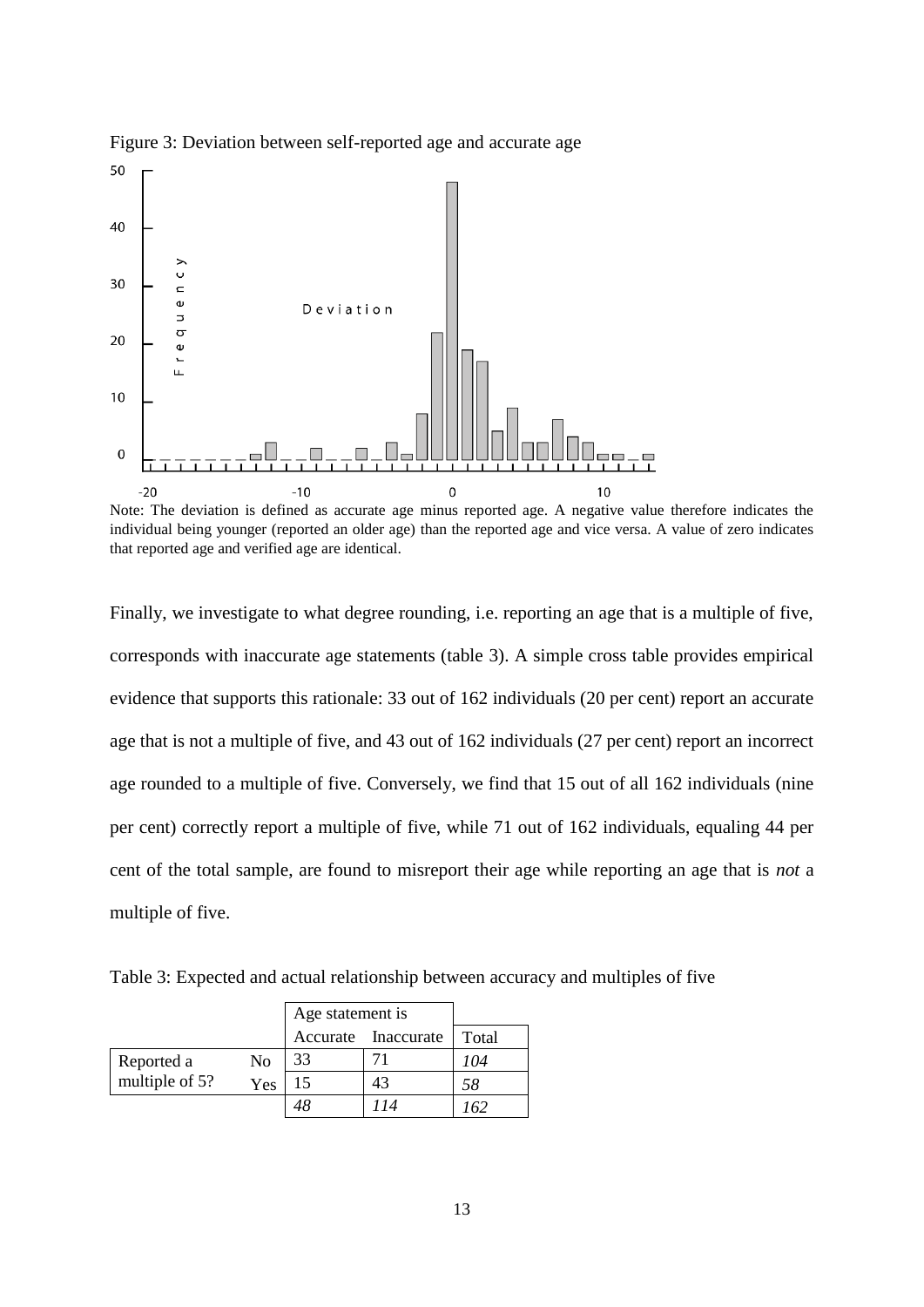#### **OLS and Poisson regression results**

Evidence presented in previous sections suggest that not all multiples of five are the result of low numeric abilities, and that age statements that are *not* multiples of five do not necessarily indicate accurate age statements. This finding appears inconsistent with the implications of the conventional interpretation of age heaping and numeracy indicators. We address this finding by assessing the correlates of accuracy in a set of regression models; we are especially interested in the relationship between the commonly used binary numeracy indicator and the degree of accuracy we observe in our sample. If the conventional numeracy indicators, such as WI and ABCC, reflect basic numeracy in a population, we expect to find a correlation between migrants' heaping patterns and the degree of inaccuracy in their age statements.



Figure 4: Absolute deviation between self-reported age and verified age

We investigate this relationship by using absolute differences between accurate age and reported age to assess the degree of accuracy in age statements. A histogram presented in figure 4 illustrates that the dependent variable follows a right-skewed distribution. Approximately one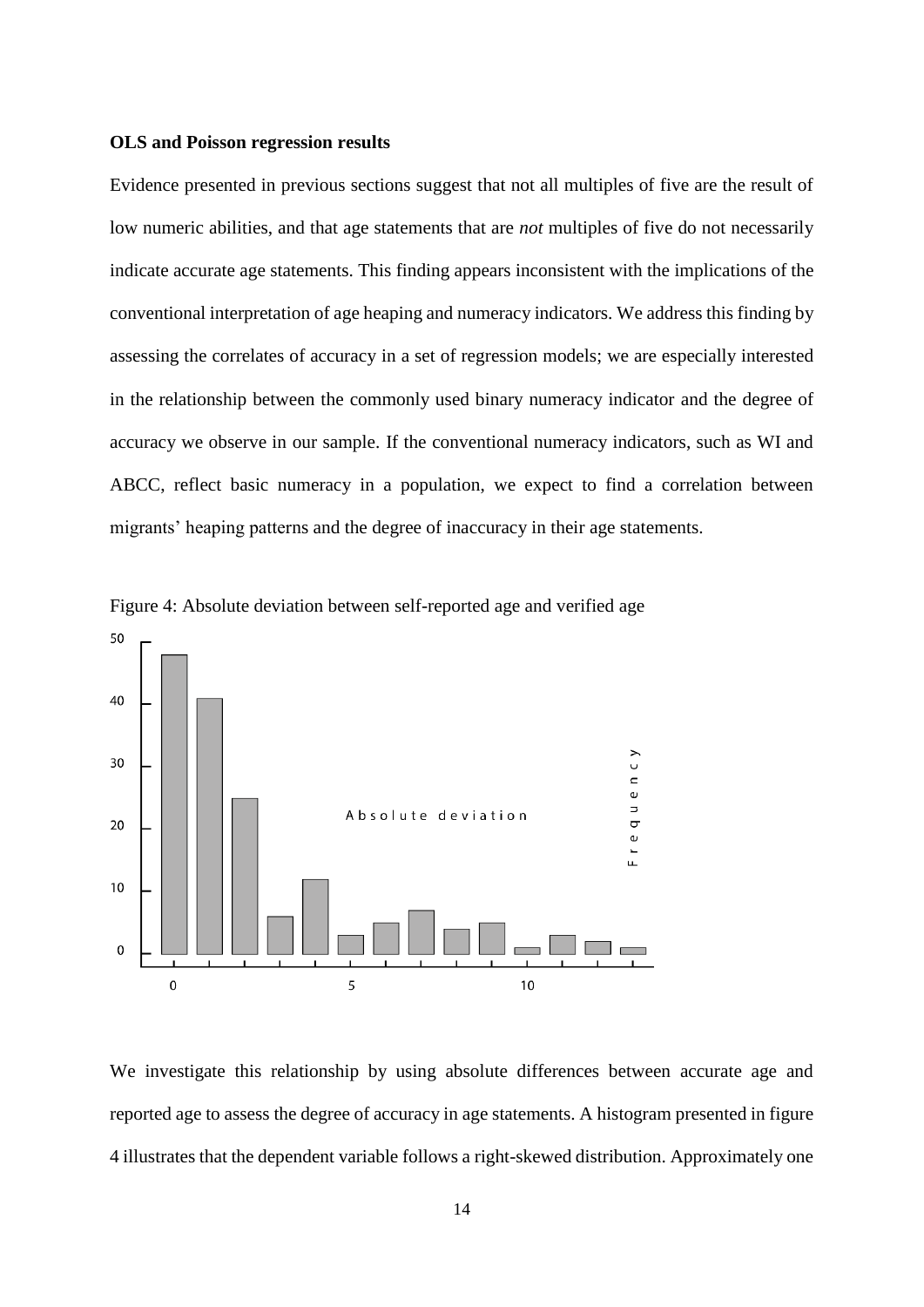third of all age statements and computed ages are identical; most self-reported ages deviate from the accurate age by one or two years with some few individuals showing extreme deviation of up to thirteen years.

We use OLS and Poisson regression techniques to assess the correlates of this 'inaccuracy' in age statements (table 4). In a set of five OLS regression models (models one to five) we ignore the fact that the dependent variable is right-skewed and follows a discrete distribution; a second set of Poisson regressions (models six to 10) serves as an alternative test to address these very features of the dependent variable. Generally, we design models one and six as simple tests on whether the degree of imprecision in age statements is correlated with the likelihood of being 'numerate', i.e. reporting an age not ending in zero of five. These models are designed as a test of one of the central assumptions of numeracy indicators in that they test for a relationship between multiples of five and inaccurate age statements. If we were to find a negative correlation between 'numeracy' and inaccuracy, this evidence would suggest that excessive occurrence of multiples of five in an age distribution may be actually the result of an individual's inaccuracy.

These results support the claim that age heaping-based numeracy indicators reflect accuracy, since the coefficients in both regression specifications indicate a negative and statistically significant relationship between numeracy and the degree of imprecision. In the remaining models we test whether the degree of rounding is correlated with a set of socioeconomic variables. All models testing for religion-specific differences suggest that Roman Catholics report their age systematically less accurately compared to Protestants in the sample. A set of binary variables identifying different age groups is supposed to capture any changes in numeracy over time. Also, a control for age-related effects to control for the phenomenon that 23 to 32 year-olds tend to be better at reporting a correct age due to their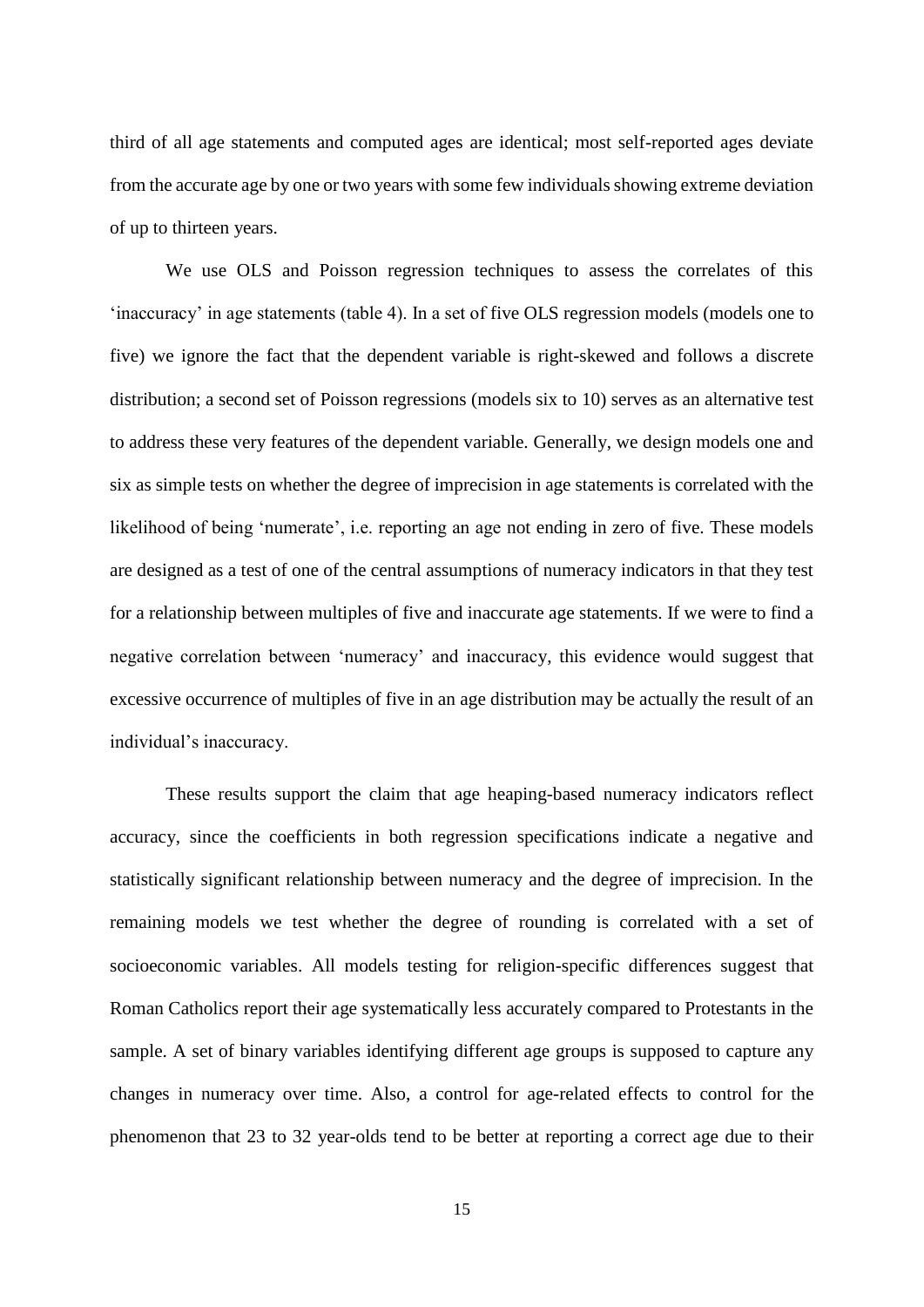proximity to important events in life, such as marriage and military service. The results suggest that there are indeed differences in terms of inaccuracy between different age groups. The group of 23 to 33 year-olds shows the highest accuracy, while we find that 63 to 72 year-olds are characterised by the lowest accuracy. In addition, we add a series of binary variables identifying the unit place of each individual's true age. In our case, we observe predominantly heaping on 0 rather than on 5, we therefore expect precision to improve with high and low values such as 0, 1 and  $9<sup>32</sup>$ . The rationale behind this is that if rounding due to lacking numeracy skills occurs, someone with an age near a multiple of five might be naturally more precise compared to someone with an age that is further away from a multiple of five; but an age ending in zero or nine might come with a higher proneness to round compared with other digits. In other words, a true age ending in 1 or 0 would increase the probability of reporting a heaped age by quite a bit, which reduces the accuracy of reported ages. But the degree of inaccuracy in these cases is small; the two factors tend to cancel each other out. Accordingly, neither regression coefficients nor levels of statistical significance in the main specifications testing this hypothesis (models three and eight) suggest such a pattern.<sup>33</sup> We test the difference between individuals in the 'low occupation' group and the 'high occupation' group in terms of accuracy. Results presented in models 4 and 5 (OLS) as well as 9 and 10 (Poisson) indeed suggest that migrants with a 'low' occupational background tend to report a less accurate age compared with their 'high occupation' peers.

1

<sup>&</sup>lt;sup>32</sup> Age-group and terminal digit variables are based on true, verified ages.

 $33$  We would like to thank an anonymous reviewer for pointing this out.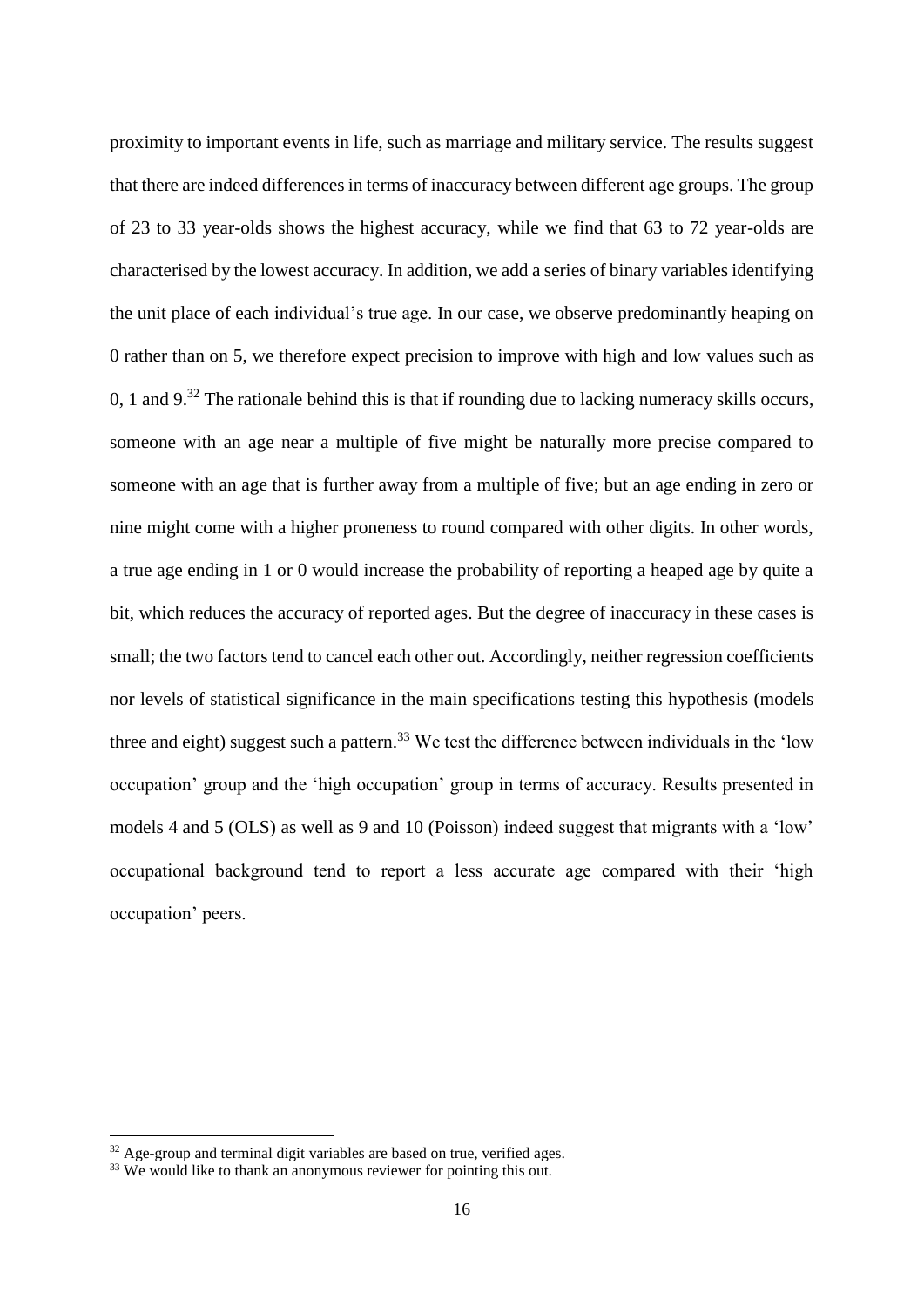|                                      | (1)                              | (2)       | (3)       | (4)       | (5)       | (6)                              | (7)       | (8)       | (9)       | (10)      |  |
|--------------------------------------|----------------------------------|-----------|-----------|-----------|-----------|----------------------------------|-----------|-----------|-----------|-----------|--|
| Method                               | <b>OLS</b>                       |           |           |           |           | Poisson                          |           |           |           |           |  |
| Dependent variable                   | Imprecision (absolute deviation) |           |           |           |           | Imprecision (absolute deviation) |           |           |           |           |  |
| <b>Numeracy</b>                      |                                  |           |           |           |           |                                  |           |           |           |           |  |
| Numerate                             | $-1.01*$                         |           |           |           |           | $-0.39**$                        |           |           |           |           |  |
| (i.e. age not ending in $0$ or $5$ ) | $(-1.92)$                        |           |           |           |           | $(-2.02)$                        |           |           |           |           |  |
| Non-numerate                         | reference                        |           |           |           |           | reference                        |           |           |           |           |  |
| (i.e. age ending in 0 or 5)          |                                  |           |           |           |           |                                  |           |           |           |           |  |
| Religion                             |                                  |           |           |           |           |                                  |           |           |           |           |  |
| Roman-Catholic                       |                                  | $1.75**$  | $1.56**$  | $3.67***$ | $3.30*$   |                                  | $0.59***$ | $0.48**$  | $0.70**$  | 0.60      |  |
|                                      |                                  | (2.17)    | (2.05)    | (4.07)    | (2.02)    |                                  | (2.76)    | (2.37)    | (2.00)    | (1.45)    |  |
| Protestant                           |                                  | reference | reference | reference | reference |                                  | reference | reference | reference | reference |  |
|                                      |                                  |           |           |           |           |                                  |           |           |           |           |  |
| Age group                            |                                  |           |           |           |           |                                  |           |           |           |           |  |
| 23 to 32                             |                                  | reference | reference | reference | reference |                                  | reference | reference | reference | reference |  |
|                                      |                                  |           |           |           |           |                                  |           |           |           |           |  |
| 33 to 42                             |                                  | 1.09**    | 1.23**    | 0.39      | 0.44      |                                  | $0.51**$  | $0.55**$  | 0.31      | 0.37      |  |
|                                      |                                  | (2.14)    | (2.32)    | (0.67)    | (0.60)    |                                  | (2.01)    | (2.21)    | (0.86)    | (1.16)    |  |
| 43 to 52                             |                                  | $-0.15$   | 0.15      | 0.26      | 0.44      |                                  | $-0.07$   | 0.08      | 0.21      | 0.32      |  |
|                                      |                                  | $(-0.24)$ | (0.24)    | (0.38)    | (0.53)    |                                  | $(-0.19)$ | (0.22)    | (0.45)    | (0.72)    |  |
| 53 to 62                             |                                  | $1.47*$   | $1.76**$  | 1.02      | 1.04      |                                  | $0.63**$  | $0.75**$  | $0.61*$   | $0.65*$   |  |
|                                      |                                  | (1.80)    | (2.07)    | (1.48)    | (1.45)    |                                  | (2.04)    | (2.35)    | (1.67)    | (1.90)    |  |
| 63 to 72                             |                                  | $4.56**$  | 5.07***   | $4.16**$  | $3.66*$   |                                  | 1.39***   | $1.60***$ | 1.32***   | $1.16***$ |  |
|                                      |                                  | (2.60)    | (2.82)    | (2.49)    | (1.79)    |                                  | (3.83)    | (4.21)    | (3.72)    | (3.00)    |  |
|                                      |                                  |           |           |           |           |                                  |           |           |           |           |  |
| Age ending in                        |                                  |           |           |           |           |                                  |           |           |           |           |  |
| "0"                                  |                                  |           | reference |           | reference |                                  |           | reference |           | reference |  |
| "1"                                  |                                  |           |           |           |           |                                  |           |           |           |           |  |
|                                      |                                  |           | 0.35      |           | 1.55      |                                  |           | 0.29      |           | 0.77      |  |

Table 4: Correlates of inaccuracy in age statements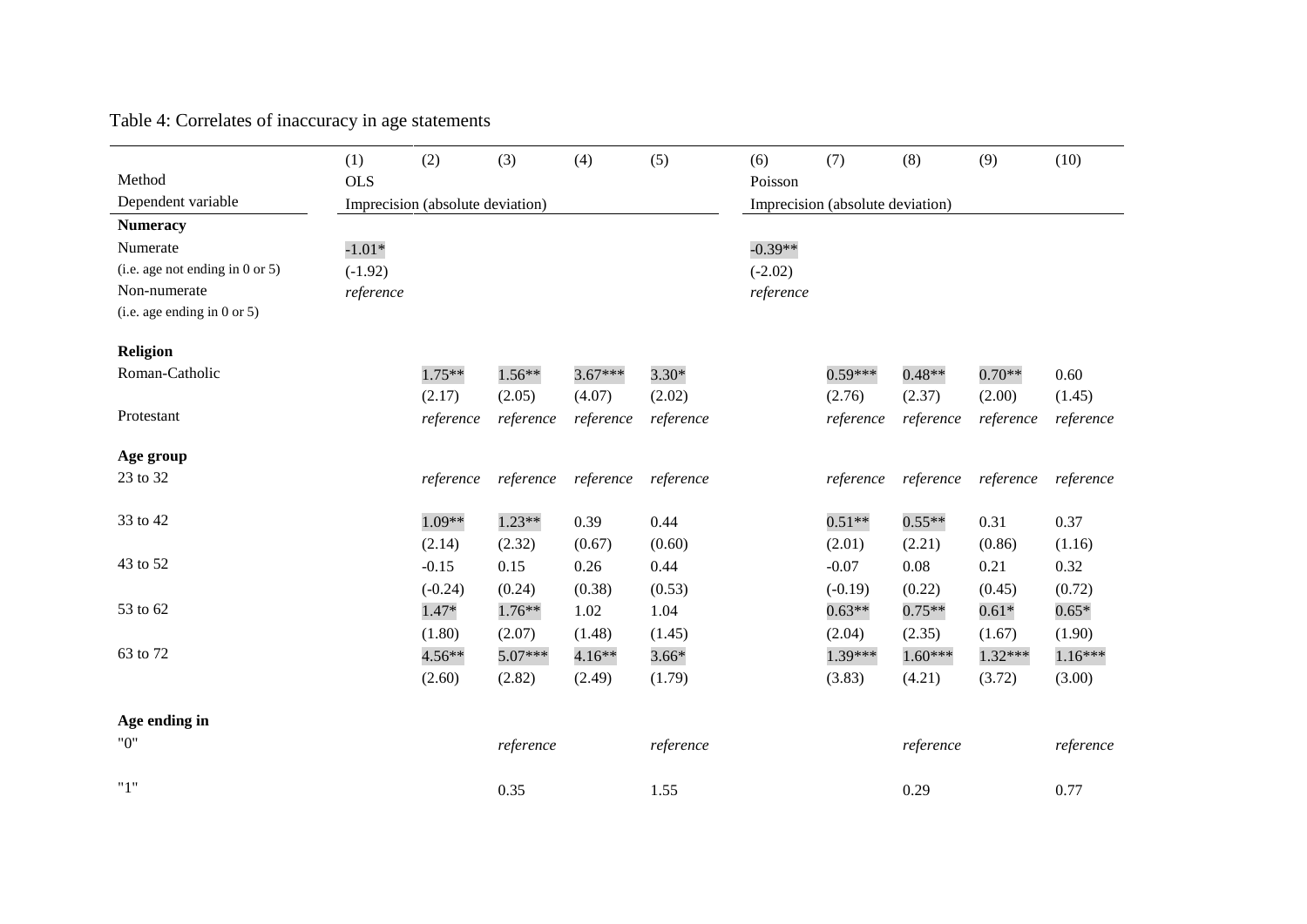|                                |           |           | (0.37)    |           | (1.31)    |           |         | (0.49)    |           | (0.97)    |
|--------------------------------|-----------|-----------|-----------|-----------|-----------|-----------|---------|-----------|-----------|-----------|
| "2"                            |           |           | $1.53*$   |           | $2.58*$   |           |         | 0.75      |           | $1.44*$   |
|                                |           |           | (1.66)    |           | (1.96)    |           |         | (1.40)    |           | (1.77)    |
| "3"                            |           |           | 0.23      |           | 2.74      |           |         | 0.22      |           | $1.41*$   |
|                                |           |           | (0.25)    |           | (1.62)    |           |         | (0.38)    |           | (1.72)    |
| "4"                            |           |           | $-0.08$   |           | $2.87**$  |           |         | 0.01      |           | $1.56*$   |
|                                |           |           | $(-0.10)$ |           | (2.11)    |           |         | (0.03)    |           | (1.93)    |
| "5"                            |           |           | 1.14      |           | 1.22      |           |         | 0.59      |           | 0.60      |
|                                |           |           | (1.01)    |           | (1.00)    |           |         | (0.99)    |           | (0.71)    |
| "6"                            |           |           | 2.14      |           | 1.84      |           |         | 0.85      |           | 0.98      |
|                                |           |           | (1.53)    |           | (1.37)    |           |         | (1.50)    |           | (1.20)    |
| "7"                            |           |           | 0.64      |           | 2.10      |           |         | 0.37      |           | 1.06      |
|                                |           |           | (0.72)    |           | (1.12)    |           |         | (0.70)    |           | (1.26)    |
| "8"                            |           |           | 1.12      |           |           |           |         | 0.60      |           |           |
|                                |           |           | (0.95)    |           |           |           |         | (0.98)    |           |           |
| "9"                            |           |           | 1.52      |           | 1.08      |           |         | 0.72      |           | 0.17      |
|                                |           |           | (1.41)    |           | (0.67)    |           |         | (1.28)    |           | (0.16)    |
| <b>Occupational background</b> |           |           |           |           |           |           |         |           |           |           |
| Unskilled & Semi-skilled       |           |           |           | $1.40*$   | $1.91*$   |           |         |           | $0.61**$  | $0.87***$ |
|                                |           |           |           | (1.83)    | (2.01)    |           |         |           | (2.07)    | (2.65)    |
| Skilled & Professional         |           |           |           | reference | reference |           |         |           | reference | reference |
| Constant                       | $3.12***$ | $1.44***$ | 0.50      | $0.91***$ | $-1.35$   | $1.14***$ | $0.40*$ | $-0.11$   | 0.03      | $-1.23$   |
|                                | (6.94)    | (3.81)    | (0.66)    | (3.12)    | $(-0.98)$ | (7.92)    | (1.75)  | $(-0.21)$ | (0.12)    | $(-1.50)$ |
|                                |           |           |           |           |           |           |         |           |           |           |
| <b>Observations</b>            | 162       | 162       | 162       | $52\,$    | $52\,$    | 162       | 162     | 162       | $52\,$    | $52\,$    |
| <b>R-squared</b>               | 0.03      | 0.14      | 0.18      | 0.39      | 0.45      |           |         |           |           |           |

Robust t-statistics in parentheses; \*\*\*  $p<0.01$ , \*\*  $p<0.05$ , \*  $p<0.1$ .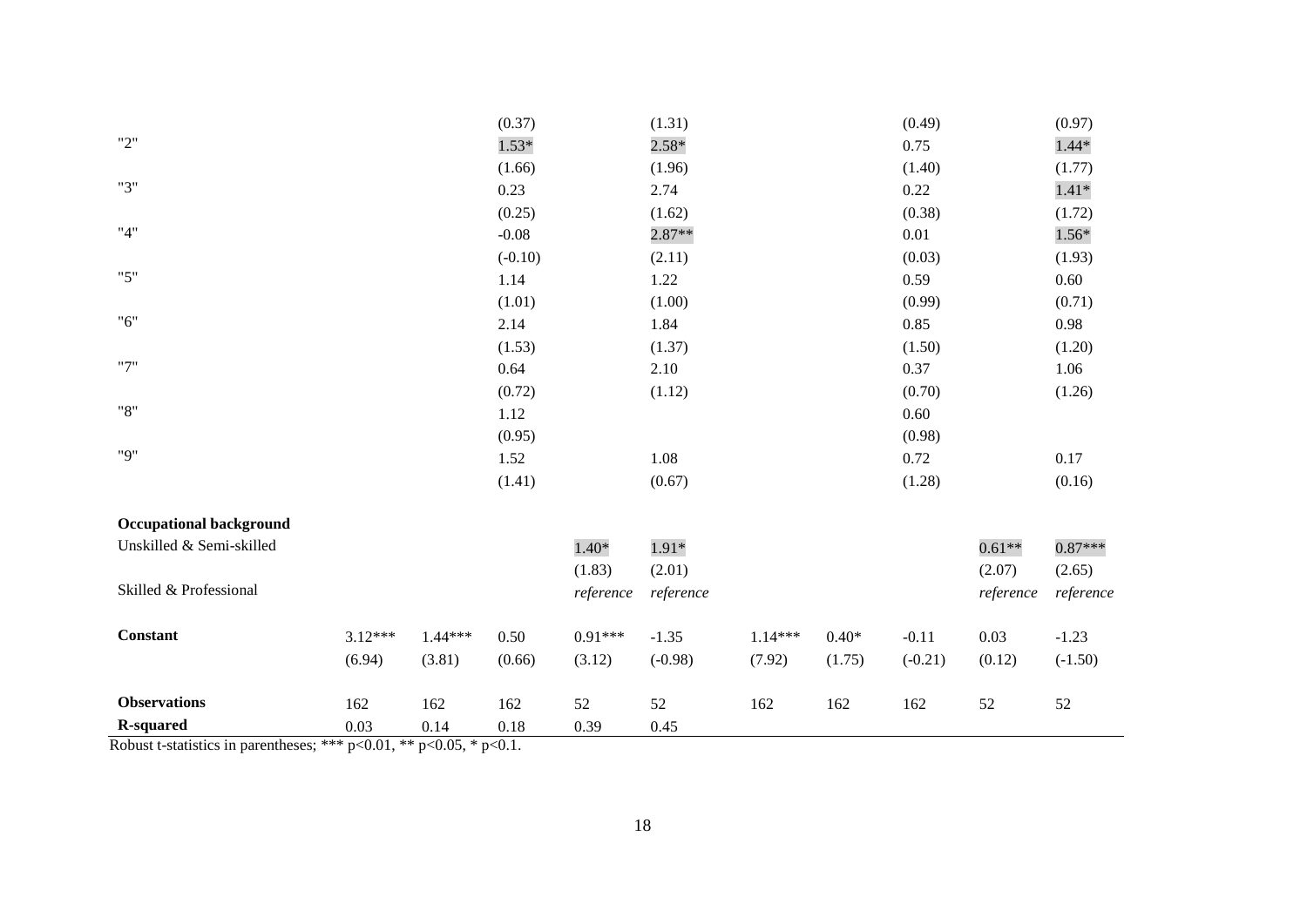## **Conclusion**

We investigate whether age heaping-based indicators reflect basic numeracy and human capital. Numeracy indicators are based on the relative frequency of excessive occurrence of ages that are multiples of five. In empirical analyses tendencies and correlations between the likelihood to report a multiple of five allows establishing statistical relationships between socioeconomic backgrounds and basic numeracy. However, this procedure does not allow testing for the accuracy of an *individual* age statement, nor is it possible to assess the *degree* of inaccuracy of an inaccurate age statement. Due to the lack of precise information it is generally assumed that excessive occurrence of ages ending in "5" or "0" reflects the lack of numeracy in a population.

We address this gap of knowledge and provide empirical evidence that traditional age heaping metrics indeed reflect a form of basic human capital. We know self-reported ages of a sample of migrants travelling from the Holy Roman Empire to the Kingdom of Hungary in the 1780s. We are also able to compute these migrants' true ages, using church records and family heritage books. Comparing these two independent data sources allows us to distinguish correct and incorrect age statements and to identify the degree of inaccuracy for each individual in our sample. The majority of individuals shows modest inaccuracies; approximately 30 per cent of all individuals reported an accurate age, while approximately 25 per cent reported an age that deviates from the accurate age by only one year. Some few self-reported ages are found deviate by up to thirteen years from the true age. We also find that not everyone who reports a multiple of five reports an incorrect age, nor everyone who reports an age that is *not* a multiple of five reports an accurate age. In fact, we find that nine per cent of all individuals correctly report a multiple of five, while 44 per cent of the total sample, are found to misreport their age while reporting an age that is *not* a multiple of five. This finding is inconsistent with the underlying assumptions of age heaping which imply that the excessive occurrence of multiples of five are due to innumerate individuals rounding off to more attractive numbers, such as multiples of five. We assess the correlates of this 'age accuracy' metric in a set of OLS and Poisson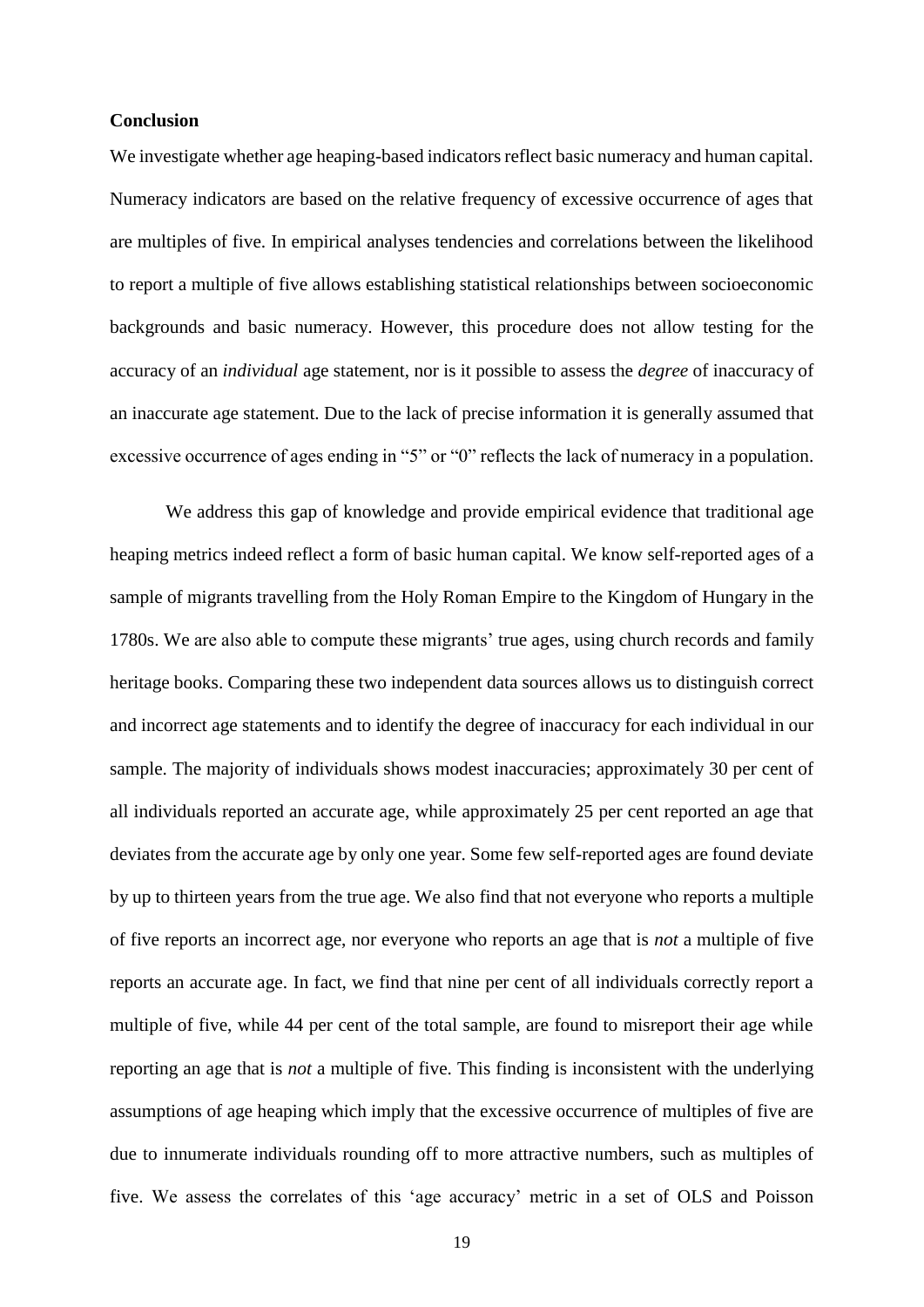regressions and show that it is correlated with the traditional 'age heaping' metric. We also use information about these migrants' occupations to show that a more sophisticated occupational background reduces inaccuracy in age statements, and that Protestantism is associated with higher accuracy.

A limitation of this study is the absence of evidence for an individual's reason to report an inaccurate age. It is plausible that some elderly migrants systematically under-reported their age in order to signal physical strength and to have an edge in the competition for large pieces of land in the land allocation process. Moreover, this sample is potentially selected due to the matching process, leading to a disproportionate large number of Protestants and agriculturalists in the sample. We also cannot rule out that there is selection on unobservable factors that are related to the data compilation and matching process, appearance of family names in official documents, or the decisions to compile family heritage books of certain villages in the first place. Finally, we are able to explain some variation in inaccuracy in age statements, but there is still space for other factors influencing this accuracy. Future research may help disentangling the roles of numeric abilities and other forces, and the awareness of the importance of numeracy and accuracy more generally.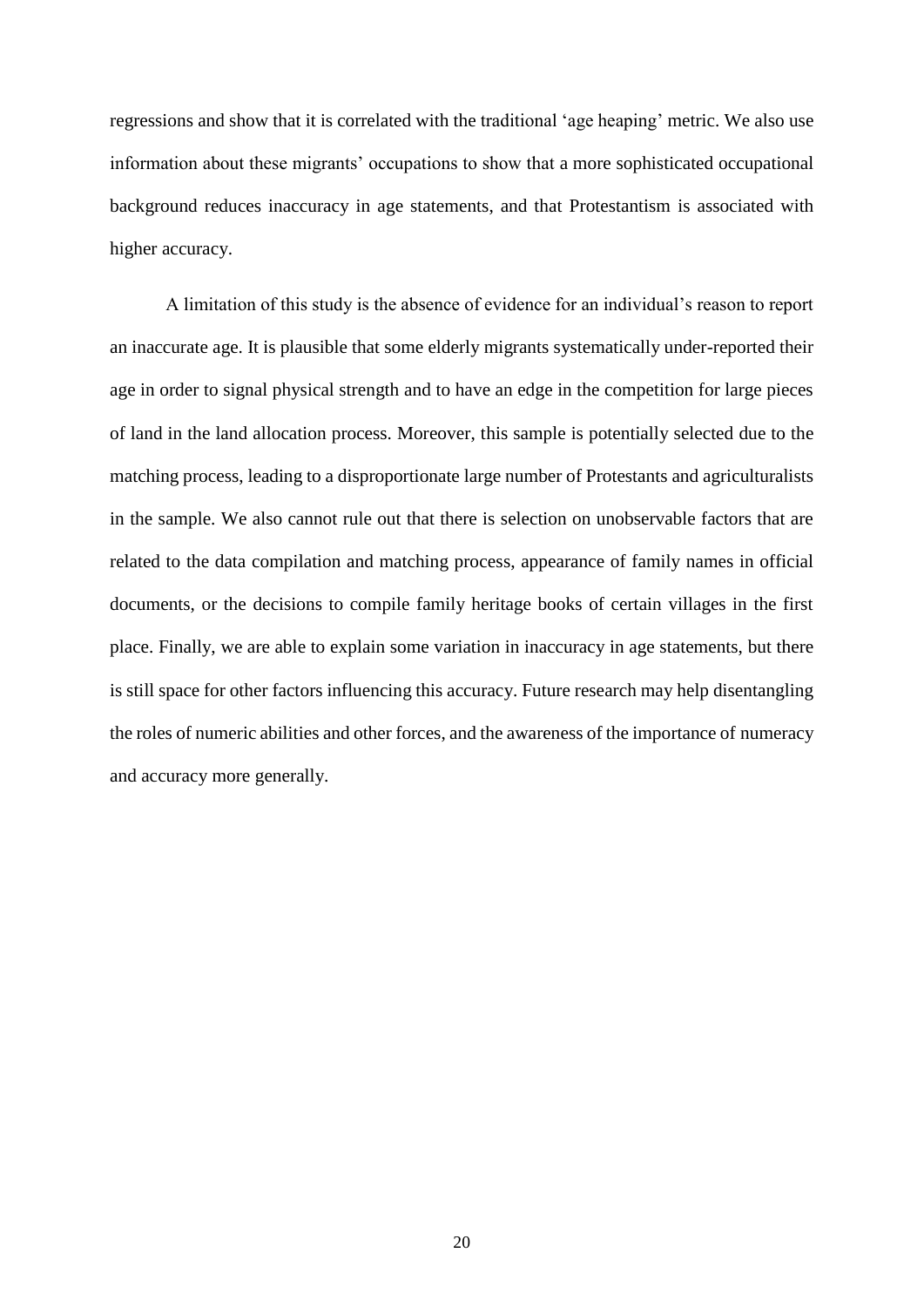#### **References**

- A'Hearn, B., Baten, J. and Crayen, D., 2009. Quantifying quantitative literacy: Age heaping and the history of human capital. *The Journal of Economic History*, *69*(03), pp. 783-808.
- Armstrong, W.A., 1972. The use of information about occupation. *Nineteenth-century society: essays in the use of quantitative methods for the study of social data*, pp. 191-310.
- Bachi, Roberto, 1951. The Tendency to Round off Age Returns: Measurement and Correction. *Bulletin of the International Statistical Institute*, 33, pp. 195- 221.
- Baten, J., Crayen, D. and Voth, H.J., 2014. Numeracy and the impact of high food prices in industrializing Britain, 1780–1850. *Review of Economics and Statistics*, *96*(3), pp. 418-430.
- Baten, J. and Juif, D., 2014. A story of large landowners and math skills: Inequality and human capital formation in long-run development, 1820–2000. *Journal of comparative economics*, *42*(2), pp. 375-401.
- Baten, J. and Fourie, J., 2015. Numeracy of Africans, Asians, and Europeans during the early modern period: new evidence from Cape Colony court registers. *The Economic History Review*, *68*(2), pp. 632-656.
- Baten, J. and Priwitzer, S., 2015. Social and intertemporal differences of basic numeracy in Pannonia (first century BCE to third century CE). *Scandinavian Economic History Review*, *63*(2), pp. 110- 134.
- Baten, Joerg, Szoltysek, Mikołaj and Campestrini, Monica, 2016. "Girl Power" in Eastern Europe? The human capital development of Central-Eastern and Eastern Europe in the seventeenth to nineteenth centuries and its determinants. *European Review of Economic History*.
- Baten, J. and Sirbiladze, T., 2014. War der Adel eine Elitegruppe? Die ,Numeracy' von Sozialgruppen im Georgien des 19. Jahrhunderts. *Vierteljahrschrift für Sozial- und Wirtschaftsgeschichte*, *101*(2), pp. 125-138.
- Baten, J., Crayen, D. and Manzel, K., 2008. Zahlenfähigkeit und Zahlendisziplin in Nord-und Westdeutschland, 16.-18. Jahrhundert [Numerical Abilities and Numerical Discipline in Northern and Western Germany, 16th to 18th Centuries]. *Jahrbuch für Wirtschaftsgeschichte/Economic History Yearbook*, *49*(2), pp. 217-229.
- Blum, M., Colvin, C. L., McAtackney, L. and McLaughlin, E., 2016. Women of an uncertain age: quantifying human capital accumulation in rural Ireland in the nineteenth century. *The Economic History Review, 70*(1), pp. 187-223.
- Crayen, D. and Baten, J., 2010. Global trends in numeracy 1820–1949 and its implications for longterm growth. *Explorations in Economic History*, *47*(1), pp. 82-99.
- Davids, K. 2012. *Religion, technology, and the great and little divergences: China and Europe compared, c. 700-1800* (Vol. 32). Brill.
- De Moor, T. and Zuijderduijn, J., 2013. The Art of Counting: Reconstructing Numeracy of the Middle and Upper Classes on the Basis of Portraits in the Early Modern Low Countries. *Historical Methods: A Journal of Quantitative and Interdisciplinary History*, *46*(1), pp. 41-56.
- De Moor, T. and van Zanden, J.L., 2010. "Every Woman Counts": a gender-analysis of numeracy in the Low Countries during the Early Modern Period. *Journal of interdisciplinary history*, *41*(2), pp. 179-208.
- Fata, M., Migration im kameralistischen Staat Josephs II. Theorie und Praxis der Ansiedlungspolitik in Ungarn, Siebenbürgen, Galizien und der Bukowina von 1768 bis 1790 [Migration in the cameralistic state of Joseph I. Theory and Practice of the colonisation policy in Hungary, Transylvania, Galicia and Bukowina,1768-1790], Münster 2014.
- Földvári, P., Van Leeuwen, B. and Van Leeuwen‐Li, J., 2012. How did women count? A note on gender‐ specific age heaping differences in the sixteenth to nineteenth centuries1. *The Economic history review*, *65*(1), pp. 304-313.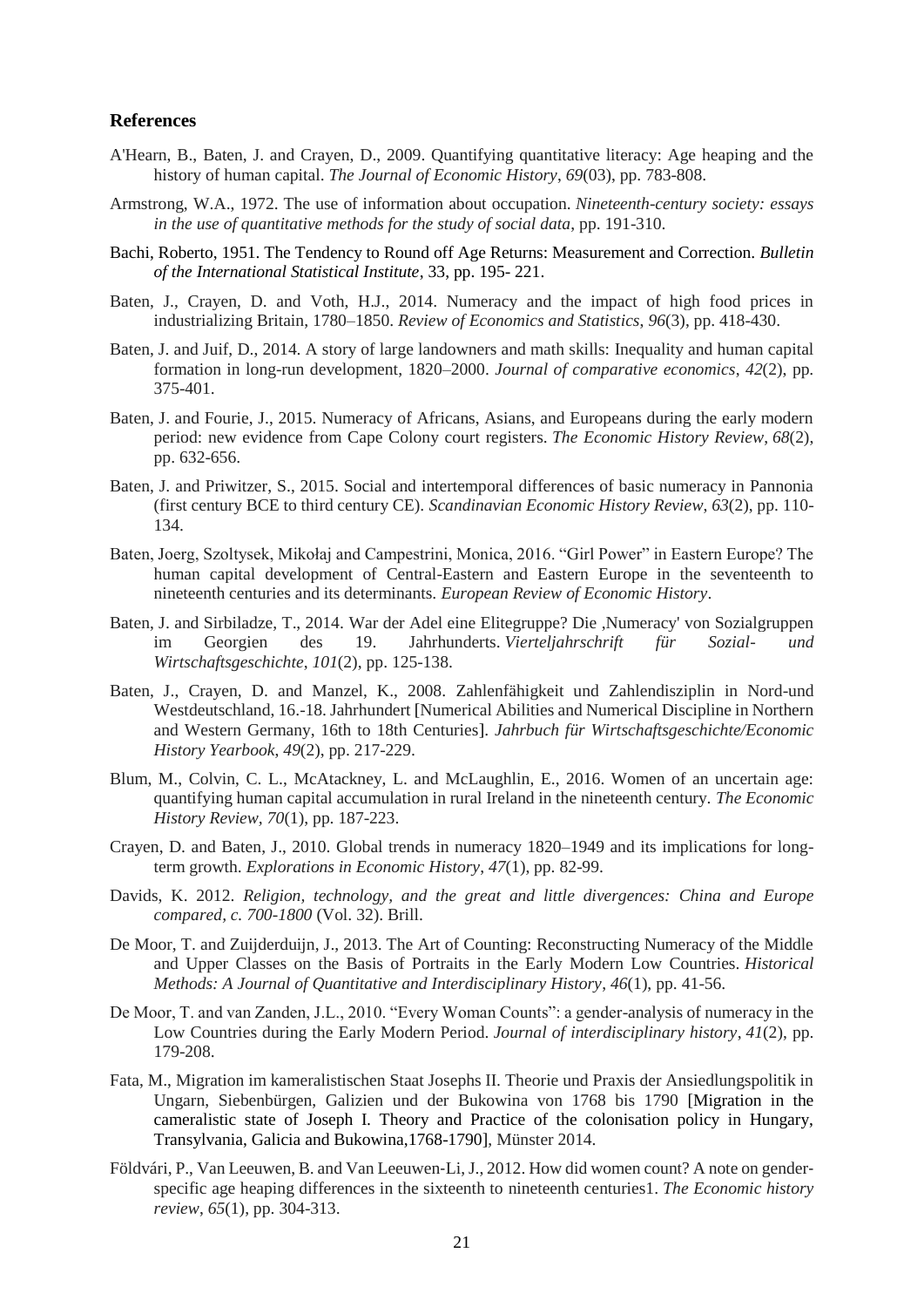- Feldtänzer, O., Joseph II. und die donauschwäbische Ansiedlung. Dokumentation der Kolonisation im Batscherland 1784-1787 [Joseph II. and the Danube Swabian colonisation in the Bačka], München 1990.
- Hacker, W., Auswanderung aus dem Raum der späteren Hohenzollerischen Lande nach Südosteuropa im 17. und 18. Jahrhundert [Emigration from Hohenzollern to South-East Europe in the  $17<sup>th</sup>$  and 18th centuries], Sigmaringen 1969
- Hacker, W., Auswanderer vom Oberen Neckar nach Südosteuropa im 18. Jahrhundert [Emigrants from the Upper Neckar region to South-East Europe in the 18<sup>th</sup> century], München 1970.
- Hein, G., Die Einwohner von Neuwerbaß in der Batschka 1785-1944 und ihre Herkunft. Die Familien nach dem reformierten Kirchenbuch Neuwerbaß [The inhabitants of Neuwerbaß in the Bačka, 1785-1944 and their origins]. Sindelfingen 2004.
- Hefner, A., Tscherwenka. Cservenka-Crvenka, Batschka 1785-1944. Tscherwenkaer Familien [The families of Crvenka]. CD-ROM. 2nd edition, Karlsruhe 2002.
- Hippe, R., 2012. How to measure human capital? The relationship between numeracy and literacy. *Economies et sociétés*, *45*(8), pp. 1527-1554.
- Hippe, R. and Baten, J., 2012. Regional inequality in human capital formation in Europe, 1790– 1880. *Scandinavian Economic History Review*, *60*(3), pp. 254-289.
- Juif, D.T. and Baten, J., 2013. On the human capital of Inca Indios before and after the Spanish Conquest. Wasthere a "Pre-Colonial Legacy"? *Explorations in Economic History*, *50*(2), pp. 227- 241.
- Krauss, K.-P.: Wirtschaftliche Rahmenbedingungen der Auswanderung aus Württemberg nach Russland 1817. In: Absmeier, Christine; Röder, Annemarie (Eds.): Flucht vor der Reformation. Täufer, Schwenckfelder und Pietisten zwischen dem deutschen Südwesten und dem östlichen Europa.Stuttgart 2016, pp. 43-53.
- Möhler, J., Ortssippenbuch Liebling im Banat [Local Heritage Book of Liebling in the Banat], Altshausen 1979.
- Myers, R.J., 1954. Accuracy of age reporting in the 1950 United States census. *Journal of the American Statistical Association*, *49*(268), pp. 826-831.
- Myers, R.J., 1976. An instance of reverse heaping of ages. *Demography*, pp. 577-580.
- Mokyr, J., 1983. *Why Ireland starved: a quantitative and analytical history of the Irish economy, 1800- 1850*. Routledge.
- Scherer, P., Familienbuch Weprowatz in der Batschka [Local Heritage Book of Weprowatz in the Bačka], Volume 1 and 2. Karlsruhe 1998.
- Schuy, J., Ortssippenbuch Miletitsch [Local Heritage Book of Miletitsch], Schönaich 1987.
- Seewann, G., Krauss, K.-P., Spannenberger, N., 2010. Die Ansiedlung der Deutschen in Ungarn. Beiträge zum Neuaufbau des Königreiches nach der Türkenzeit. R. Oldenbourg, München.
- Stolz, Y., Baten, J. and Reis, J., 2013a. Portuguese living standards, 1720–1980, in European comparison: heights, income, and human capital1. *The Economic History Review*, *66*(2), pp. 545- 578.
- Stolz, Y. and Baten, J., 2012. Brain drain in the age of mass migration: Does relative inequality explain migrant selectivity? *Explorations in Economic History*, *49*(2), pp. 205-220.
- Stolz, Y., Baten, J. and Botelho, T., 2013b. Growth effects of nineteenth-century mass migrations: "Fome Zero" for Brazil? *European Review of Economic History*, *17*(1), pp. 95-121.